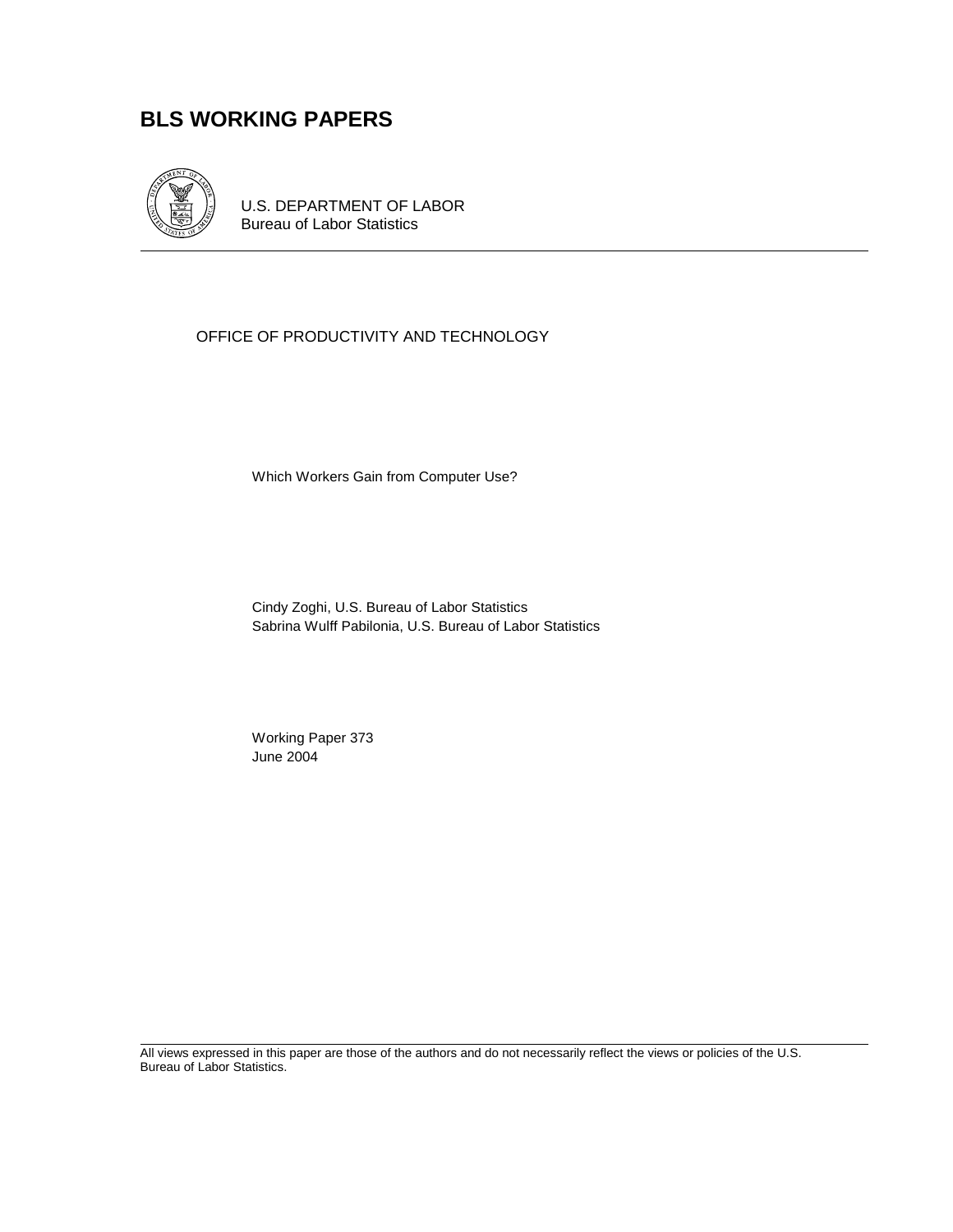## Which Workers Gain from Computer Use? \*

Cindy Zoghi, U.S. Bureau of Labor Statistics Sabrina Wulff Pabilonia, U.S. Bureau of Labor Statistics

May 26, 2004

Abstract: Workers who use computers earn more than those who do not. Is this a productivity effect or merely selection? Using the Canadian Workplace and Employee Survey, we control for selection and find a wage premium of 3.8% for the average worker upon adopting a computer. This premium, however, obscures important differences in returns to computer adoption across education and occupation groups. We find that long-run returns to computer use are over 5% for most workers. Differences between short-run and long-run returns may suggest that workers share training costs through sacrificed wages.

## JEL: J31, O30

Contact Information: Cindy Zoghi, U.S. Bureau of Labor Statistics, Productivity Research and Program Development, 2 Massachusetts Ave., NE, Washington, DC 20212, e-mail: Zoghi.Cindy@bls.gov; Sabrina Wulff Pabilonia, U.S. Bureau of Labor Statistics, Productivity Research and Program Development, 2 Massachusetts Ave., NE, Washington, DC 20212, e-mail: Pabilonia.Sabrina@bls.gov

\*Disclaimer: All views expressed in this paper are those of the authors and do not necessarily reflect the views or policies of the U.S. Bureau of Labor Statistics. The authors would like to thank B.K. Atrostic, Martha Bailey, Marianne Bitler, Michael Harper, Michael Giandrea, Francis Kramarz, Mark Long, Peter Meyer, Anastasiya Osborne, David Ribar, Larry Rosenblum, Steve Stillman, Leo Sveikauskas, Aklilu Zegeye, and participants at the 2003 NBER/CRIW Summer Institute, 2004 SOLE meetings, George Washington University Labor Studies Workshop, and Center for Economic Studies seminar for helpful comments. We also thank Tony Fang at Statistics Canada for data support.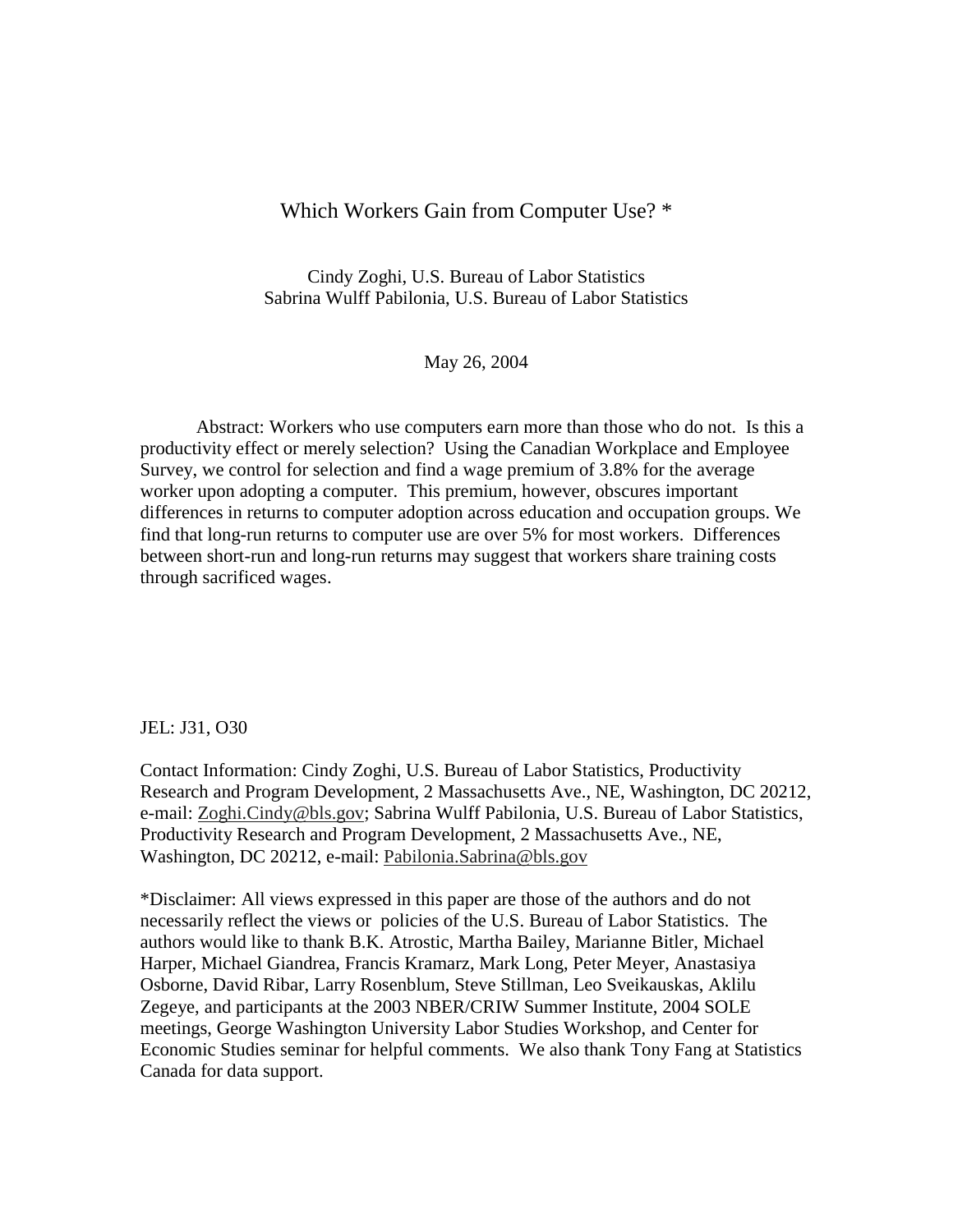### **I. Introduction**

Since the 1980's, wage inequality between highly educated workers and less educated workers has grown substantially. One hypothesis for this increased wage gap is skill-biased technological change (Mincer 1993). It has been argued that the computerization of work allows workers to shift their focus from routine tasks to problem solving. This "upskilling" increases the productivity and wages of workers (Attewell 1987). Using a cross-section of workers from the 1989 Current Population Survey (CPS), Krueger (1993) found that workers who used a computer on the job earned 17.6% higher wages than those who did not use a computer. He included a variable measuring computer use at home in an attempt to control for unobserved worker heterogeneity. However, this did not reduce the size of the returns to computer use on the job. This paper sparked debate as to whether there is truly a return for using a computer or if higher wages are a result of positive selection into computer use. If workers with high ability or unobserved skills are the workers who are given computers on the job, then crosssectional results could falsely attribute a wage premium to computer use. DiNardo and Pischke (1997) reached the latter conclusion after finding that workers who used a variety of other tools associated with white-collar type work, including a pencil and a hand calculator, also received a similar return on these tools.

A few researchers have used panel data to control for unobserved individual heterogeneity. Most, with the exception of Bell (1996) and Dolton and Makepeace (2004), found small or insignificant returns on technology use. These studies suggest that firms are allocating information technologies to their highest skilled workers, who already earn more. Using French employer-employee matched retrospective data on new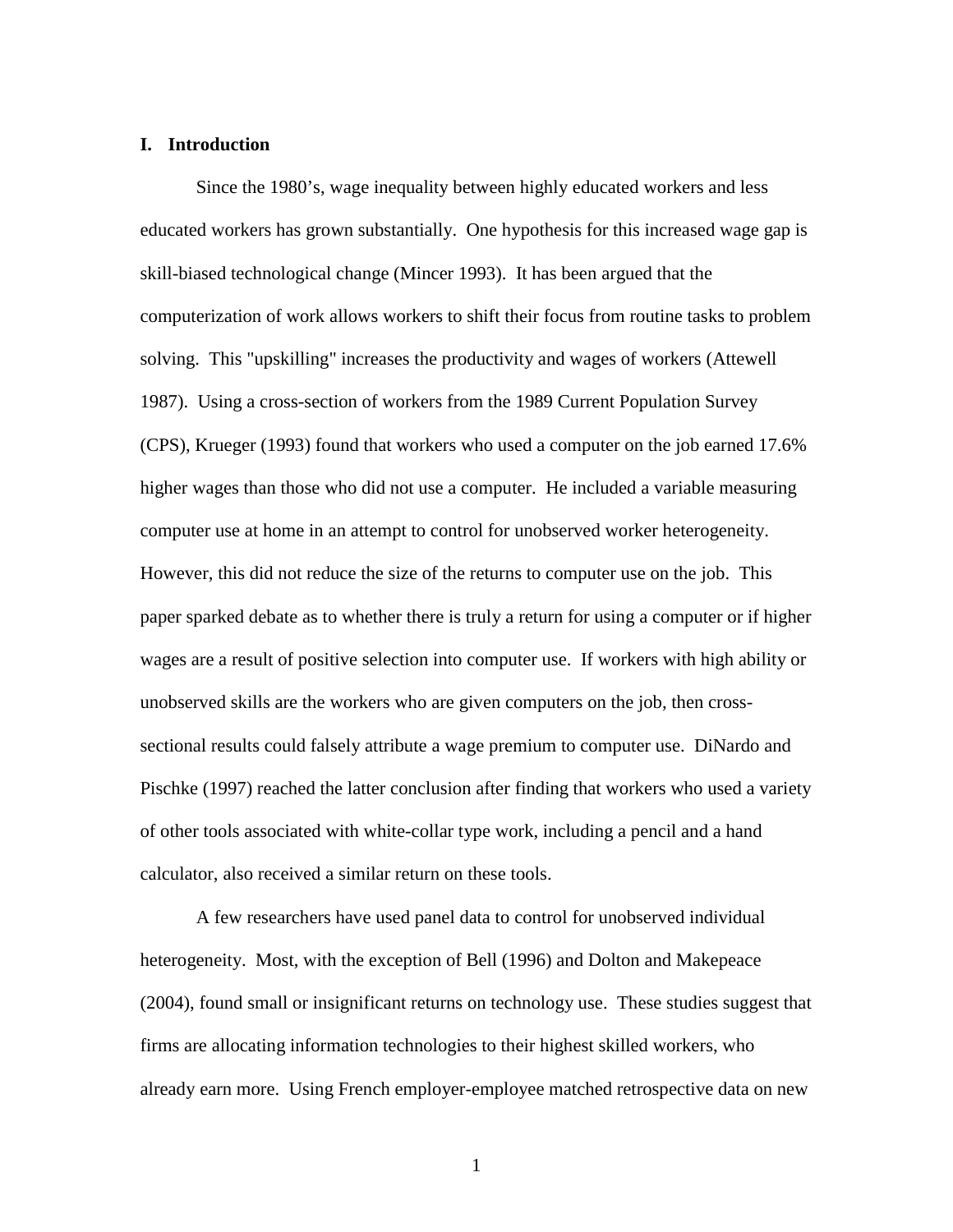technologies, Entorf and Kramarz (1997) and Entorf, Gollac, and Kramarz (1999) confirmed Krueger's and DiNardo and Pischke's cross-sectional results. However, after controlling for individual fixed-effects, they found that the return to computer use for new users is insignificantly different from zero, while prior experience with computers earns employees a statistically significant return of two percent. Using retrospective data on computer usage from the German Socio-Economic Panel (GSOEP), Haisken-DeNew and Schmidt (1999) found that individual fixed-effects reduced the return to computer use to one percent. Using first-differences and allowing coefficients to vary over individuals and over time, Dolton and Makepeace (2004) found that female workers in the U.K. earned 13% more from adopting a computer in 2000 versus 1991 than female workers who did not use a computer at either time.

While proponents of "upskilling" argue that computerization can lead to productivity and wage increases, critics such as Braverman (1974) counter that computerization can be "deskilling"--the increased mechanization reduces workers' control over the production process and simplifies jobs, leading to lower wages. In fact, the introduction of new technology may be upskilling for some workers (i.e. because it complements them in production) and deskilling for other workers (i.e. because it substitutes for them in production), even within a single firm. In a case study of the introduction of digital check imaging in a bank, Autor, Levy, and Murnane (2002) found that the exceptions processors spent more time on problem solving and less on repetitive tasks while the staff of deposit processors in the back room with the same skill requirements was reduced. In this case, computers substituted for some routine tasks and complemented problem-solving. These differences may be observable between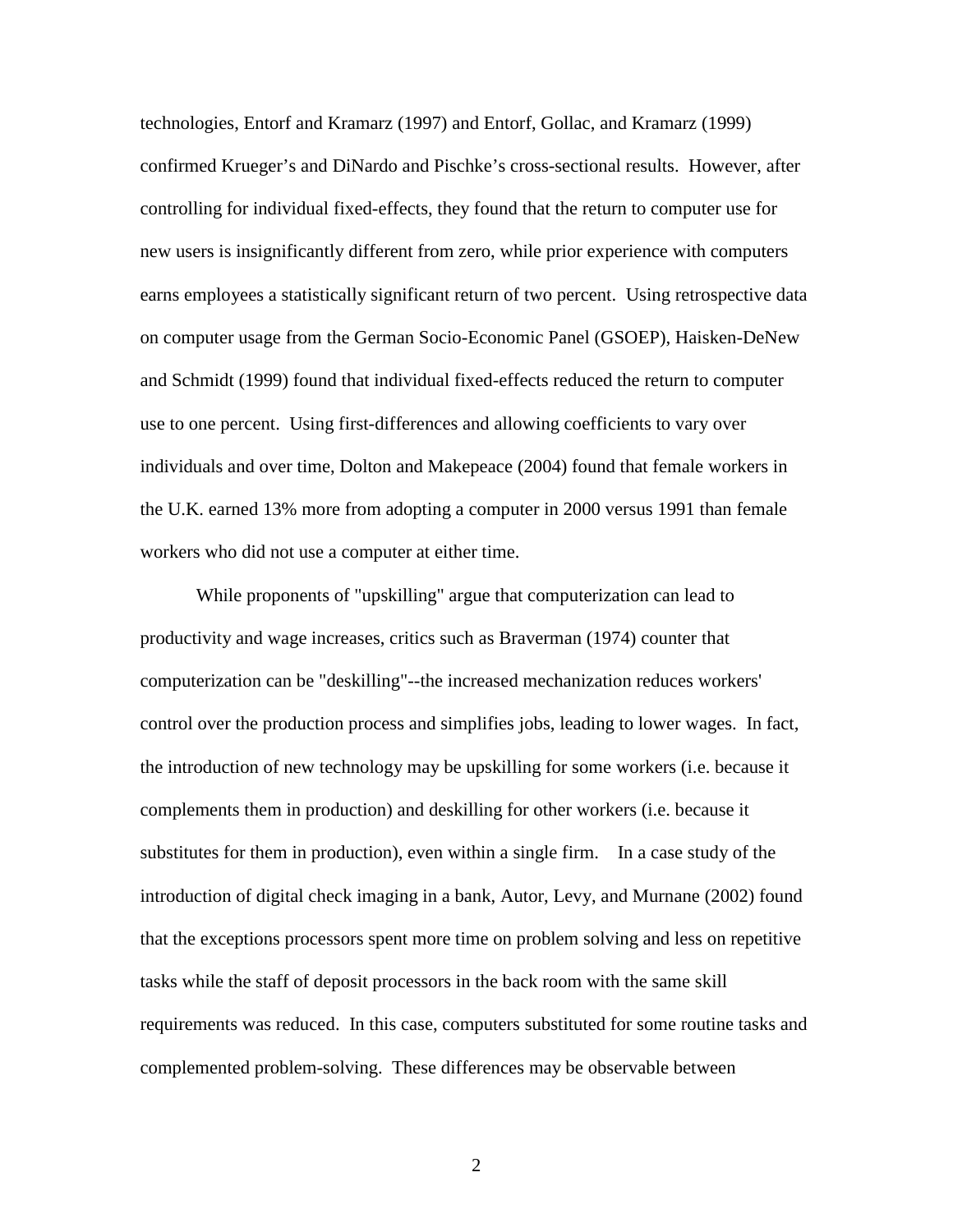occupational groups as computers change skill requirements. For example, word processing programs may be deskilling for clerical workers because documents can be prepared quicker and with fewer skills, but upskilling for managers because they allow them to take on a greater variety of tasks. Bresnahan, Brynjolfsson, and Hitt (2002) argue that another reason for differential returns to technology across workers is that managers and professionals with high cognitive skills are especially important for the implementation of new technologies. They need to be able to transform organizations to take advantage of technology and the new information that it enables them to learn about their customers. Similarly, Bartel and Lichtenberg (1987) argue that since highly educated workers have a comparative advantage in adjusting to new technologies, the introduction of new technologies should shift demand away from less educated workers. Some evidence on these differences is presented in Krueger (1993), Doms, Dunne and Troske (1997) and Tashiro (2003).

In this paper, we use a panel of workers surveyed in the 1999-2000 Canadian Workplace-Employee Survey (WES) to re-examine wage premiums for using a computer at work. The panel attribute allows us to control for positive selection into computer use. Comparable to other studies, we estimate a fixed-effects specification, which identifies effects only through those workers who change their computer use status. We then extend the analysis in four directions. First, using a more flexible first-differenced model, we identify the return to adopting a computer, as distinct from the negative return from ceasing to use a computer. Second, with these selectivity controls we examine the returns for specific subgroups of workers by education, occupation and type of computer application. Third, using a value-added model, we measure the longer-term returns to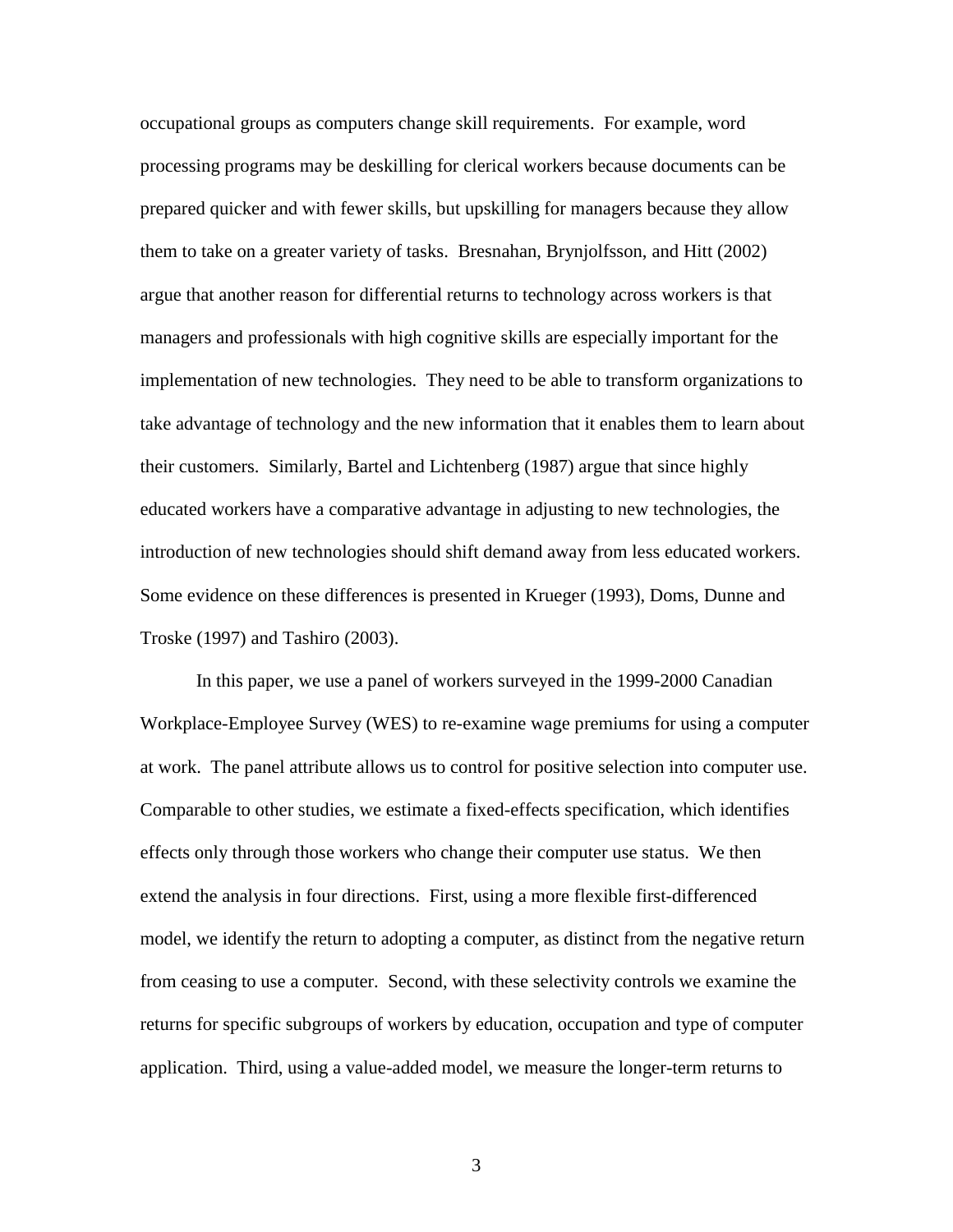continued computer use (unmeasurable in the fixed-effects or first-differenced specification). Finally, we look at the effects of previous computer experience and computer training to determine whether the difference between the small returns for adopters and the much larger returns for continued users can be attributed to learning costs.

In the next section, we provide some theoretical motivation to help explain why returns to computer use may differ for workers with varying skills and how computer training may influence returns. In section III, we discuss the WES and present some descriptive statistics on computer users in Canada. In section IV, we present crosssectional wage equations, and then fixed-effects and first-differenced wage equations that control for unobserved worker heterogeneity. Section V shows that the differences in returns to computer adoption vary depending upon the worker's occupation, education level, and type of computer application used. In section VI, we present long-run returns to continued computer use, and investigate whether learning costs explain the difference between these long-run returns and the returns to adoption. Section VII concludes the paper.

## **II. Theoretical Motivation**

In this section, we present a model with workers of differing observable skill levels in order to show how selection may affect the returns to computer use, to explain why workers may still earn differential "true" returns to computer use, and how this "true" return may change over time as the price of computers falls. This model will also help to explain why training may lead to unequal returns at the time of computer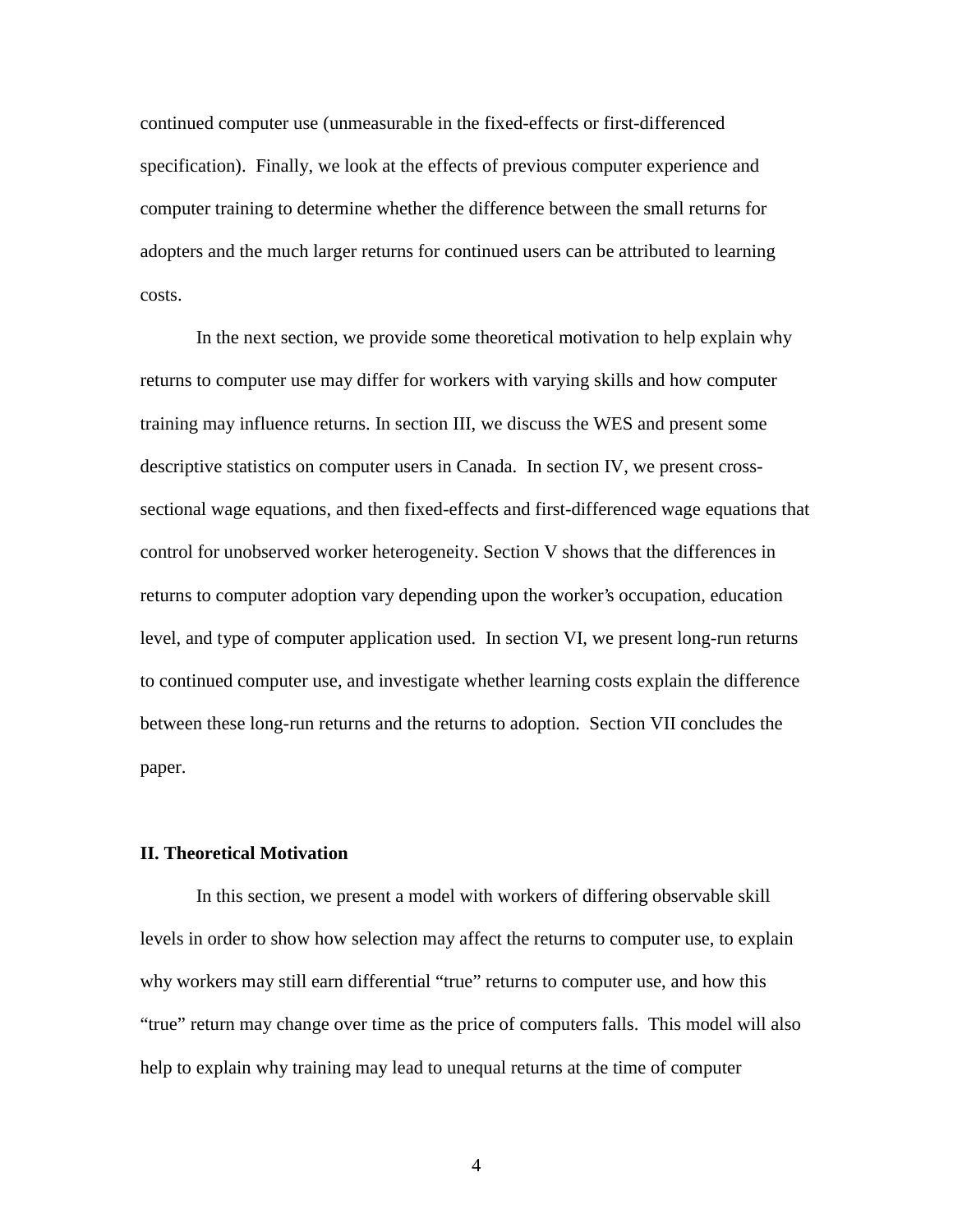adoption, which we test in section VI. The model follows largely from Borghans and Weel (2003).

Let us assume there exists a firm with two labor inputs, who differ in their education levels. One type (H) is highly educated, the other type (L) is less educated. For simplicity, these are the only two inputs to production, and they are measured in effective labor units rather than man hours. Output (Y) is produced according to the following CES production function<sup>1</sup>:

$$
Y = f(H, L) = \left[ \mu H^{\rho} + (1 - \mu) L^{\rho} \right]^{1/\rho}
$$
 (1)

where  $\rho \leq 1$ ;  $\mu$  is the factor share distribution parameter that can vary over time; and the elasticity of substitution  $\sigma \equiv (\frac{1}{1-\rho})$ . Given a competitive labor market, the wage rates per effective labor unit for each type of worker equal their respective marginal products:

$$
w_E^T = \mu H^{\rho-1} \left[ \mu H^{\rho} + (1 - \mu) L^{\rho} \right]^{1 - \rho} \rho T \in (H, L) \tag{2}
$$

For any given worker, however, the number of effective labor units per man hour may vary, depending on the worker's ability, experience, training, quality of the job match, and other factors. Each worker's wage will depend on his own productivity parameter, denoted  $a_i$ , which is (at least imperfectly) known by the manager. It is likely that  $a_i$ varies both across the two types of workers (with  $a_i$  higher on average among type H workers than among type L workers) and within each worker type. Therefore, the typical worker *i* at time *t* earns the following wage per man hour:

$$
w_{it}^T = a_i w_{Et}^T \qquad T \in (H, L)
$$
 (3)

<sup>&</sup>lt;sup>1</sup> Results hold for a general constant returns to scale production function as well.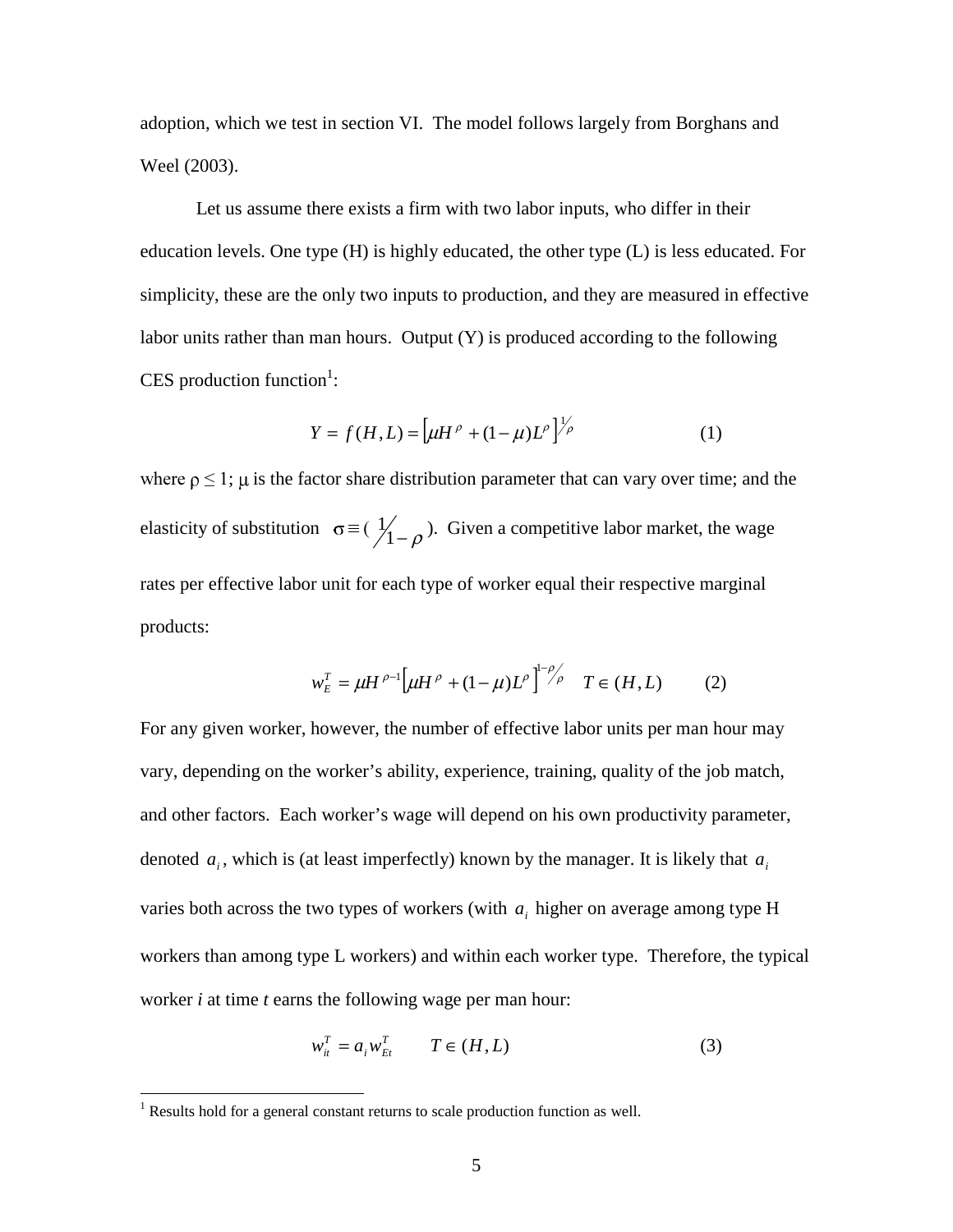Suppose further that a worker's productivity depends not only on her productivity parameter, but also on whether or not she uses a computer. The productivity of computer user *j* is given by  $a_j \theta_j$ . We assume that the computing productivity parameter  $\theta_{jt} > 1$  for all workers, i.e. computers are complements in production. This means that there is some task the worker performs that could be done more productively with computerization. As will be discussed below, this does not necessarily indicate that all workers will adopt computers, since the cost of computerizing that task may be higher than the value of the additional output. The computing productivity parameter is likely to be high for tasks that computers are well-designed to perform, such as routine tasks. The computing productivity parameter may also be higher for workers with more computer experience  $(i.e.  $\theta$  changes over time) or for workers who learn more quickly. It is commonly$ assumed that the average computing productivity is higher among type H workers than type L workers, i.e.  $\overline{\theta}_t^H > \overline{\theta}_t^L$ .

 If labor markets are competitive, employers demand quantities of H and L such that the value of the marginal product of each effective unit equals its cost, irrespective of whether the worker uses a computer or not. We treat the computer itself as an asset chosen by the worker, rather than a distinct input to production. Although this may not be especially realistic in terms of the decision-making process, it is more realistic that decision-makers behave *as if* the computer were an asset of the worker. Thus, for any worker to use a computer, the productivity gains from computerization must at least offset the costs of computerizing. When computers are expensive, they are used by the worker who is likely to achieve the highest productivity gains from using the computer. As prices fall, diffusion spreads to other workers who achieve successively smaller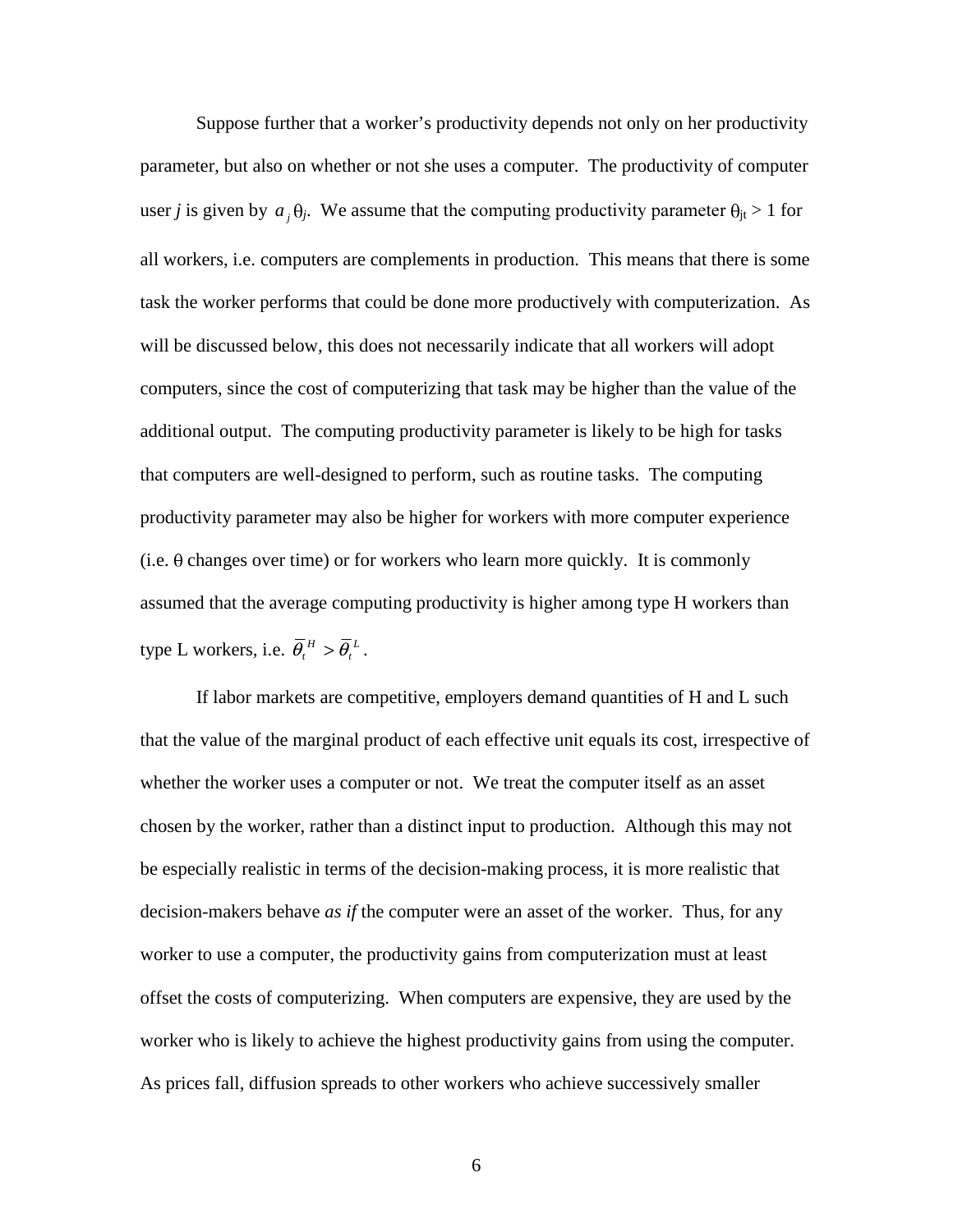productivity gains. So while non-computer users' wages are given by (3), computer users' wages are:

$$
w_{jt}^T = a_{j} w_{Et}^T \boldsymbol{\theta}_{jt} - \boldsymbol{C}_{jt}
$$
 (4)

where  $C_{it}$  is the cost of computerizing (at least some aspect of) an individual worker's job at time  $t$ . Although part of  $C_{it}$  is fixed across workers and reflects the (falling) market price of personal computers, there are also job and worker characteristics that may affect the size of  $C_{it}$  for an individual worker. For very complex tasks, software design is likely to be more complicated and expensive. Thus, we might see differences in computer adoption over occupations. Some workers may require formal computer training or onthe-job training, which increases  $C_{it}$ . Differences in returns may be particularly stark in the first year of computer use when employers provide formal training programs to workers. Since the ability to use many of these applications adds to the workers' general transferable skills rather than firm-specific skills, workers would be expected to share the costs of training. It is not clear whether costs are likely to be higher or lower on average for type H workers relative to type L, since type H workers may perform more complex tasks, but type L workers may require more training. However, the literature usually assumes that  $\overline{C}^H < \overline{C}^L$ .

 The within-group wage differential between a typical computer user *j* and noncomputer user *i* is given by:

$$
w_{Et}^T(a_j\theta_{jt} - a_i) - C_{jt} \qquad T \in (H, L)
$$
 (5)

Thus, there are five factors that increase the wage differential: 1) high individual productivity for computer users, 2) higher market efficiency wages, 3) higher computing productivity, 4) lower cost of computerizing, and 5) lower individual productivity of the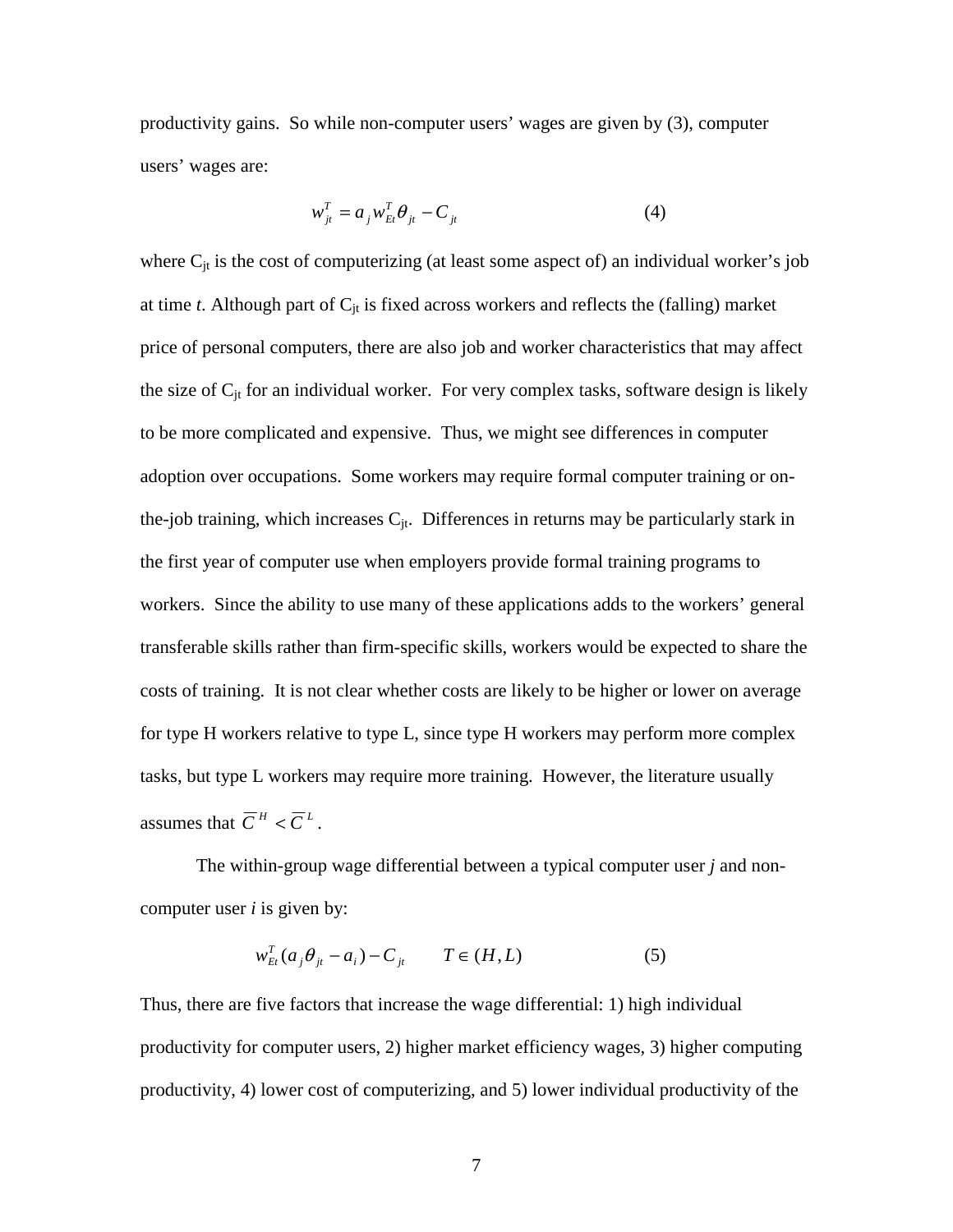non-computer user. The first two factors are the typical selection biases that result in an overestimate of the returns to computer use in cross-sectional regressions, i.e. computers are used by high-wage, high-ability workers. The third factor, however, is in a sense the "true" return to computer use  $\sim$  computers make workers more productive. Thus, if computers do not increase productivity at all  $(\theta = 1)$ , wage differentials reflect only ability differentials, less the cost of computerization. We test for selection effects and/or productivity effects in section IV where we control for both observed and unobserved worker heterogeneity. If, as assumed,  $\theta_{it} > 1$ , then there will be a return to computer use after controlling for differences across workers. In the empirical section, a significant wage premium for adopting a computer would be interpreted as the net benefit of computerizing.

 There may also be difference between groups of workers. Replacing the individual worker parameters with their group means (where  $\bar{a}^H_j$  is the mean of highly educated computer users,  $\overline{a}^H_i$  is the mean of highly educated non-computer users,  $\overline{a}^L_j$  is the mean of less educated computer user,  $\overline{a}_i^L$  is the mean of the less educated noncomputer user), we find that the double difference in wages can be expressed as:

$$
w_{Et}^H(\overline{a}_j^H \overline{\theta}_i^H - \overline{a}_i^H) - w_{Et}^L(\overline{a}_j^L \overline{\theta}_i^L - \overline{a}_i^L) + (\overline{C}_i^L - \overline{C}_i^H) \quad (6)
$$

If  $\bar{\theta}_t^H > \bar{\theta}_t^L$  and  $\bar{C}_t^H < \bar{C}_t^L$ , the difference may be positive, so that more highly educated workers earn a higher return to computer use than less educated workers. However, this is largely an empirical question—even if highly educated workers have on average higher computing productivity and lower costs of using a computer than less educated workers, the distribution of workers between the groups also determines which effect will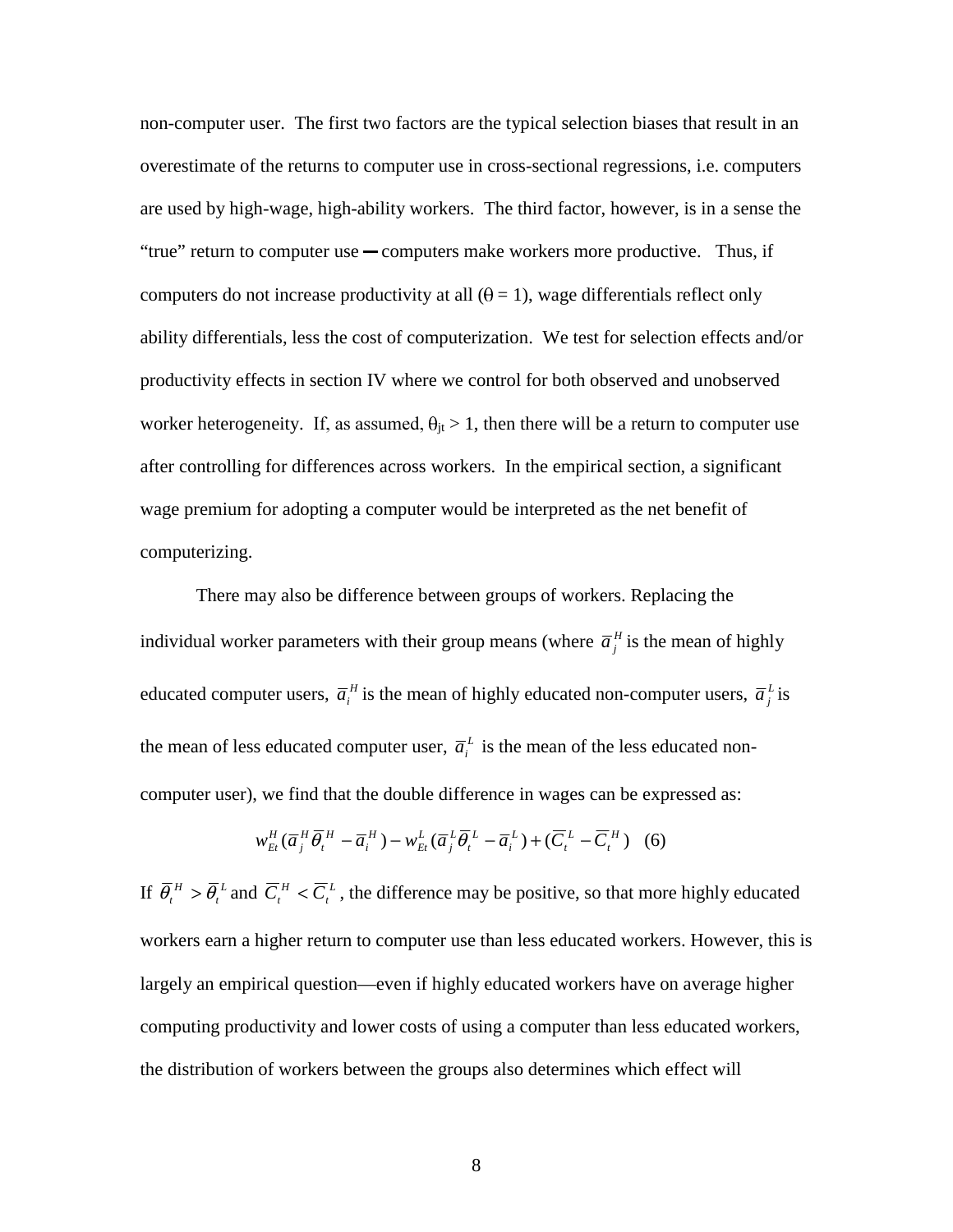dominate. Equation (6) also demonstrates how computers can affect wage inequality between the two groups over time, even with relative demand held constant. The relative return to computer use for type H workers could decrease (reducing inequality over time) if computerization were to become relatively less costly for type L workers. For example, the diffusion of computers into K-12 classrooms may decrease the amount of on the job computer training necessary for less educated workers to effectively use computers relative to the training necessary for highly educated workers. Similarly, changes over time in either  $\theta$  parameter will affect the size of the between group wage differential. Changes might occur through a redesign of jobs, perhaps, if firms shifted some easily computerized tasks to less educated workers. Therefore, we test in section V whether the return to computer use is higher for more educated workers than less educated workers. Then, we test whether workers earned lower differential returns if they received computer training (to proxy for the costs of computerizing) when adopting a computer.

## **III. Data**

The data we use for this analysis come from the Canadian Workplace and Employee Survey (WES). This survey was initially conducted in 1999. Establishments in the WES are being followed each year, while employees are followed for only two years and then re-sampled. For our analysis, we use a panel of employees with their matched employer information from 1999 and 2000 – the data currently available. The panel aspect of the data allows us to control for unobserved individual characteristics that might affect the propensity for computer use as well as wages.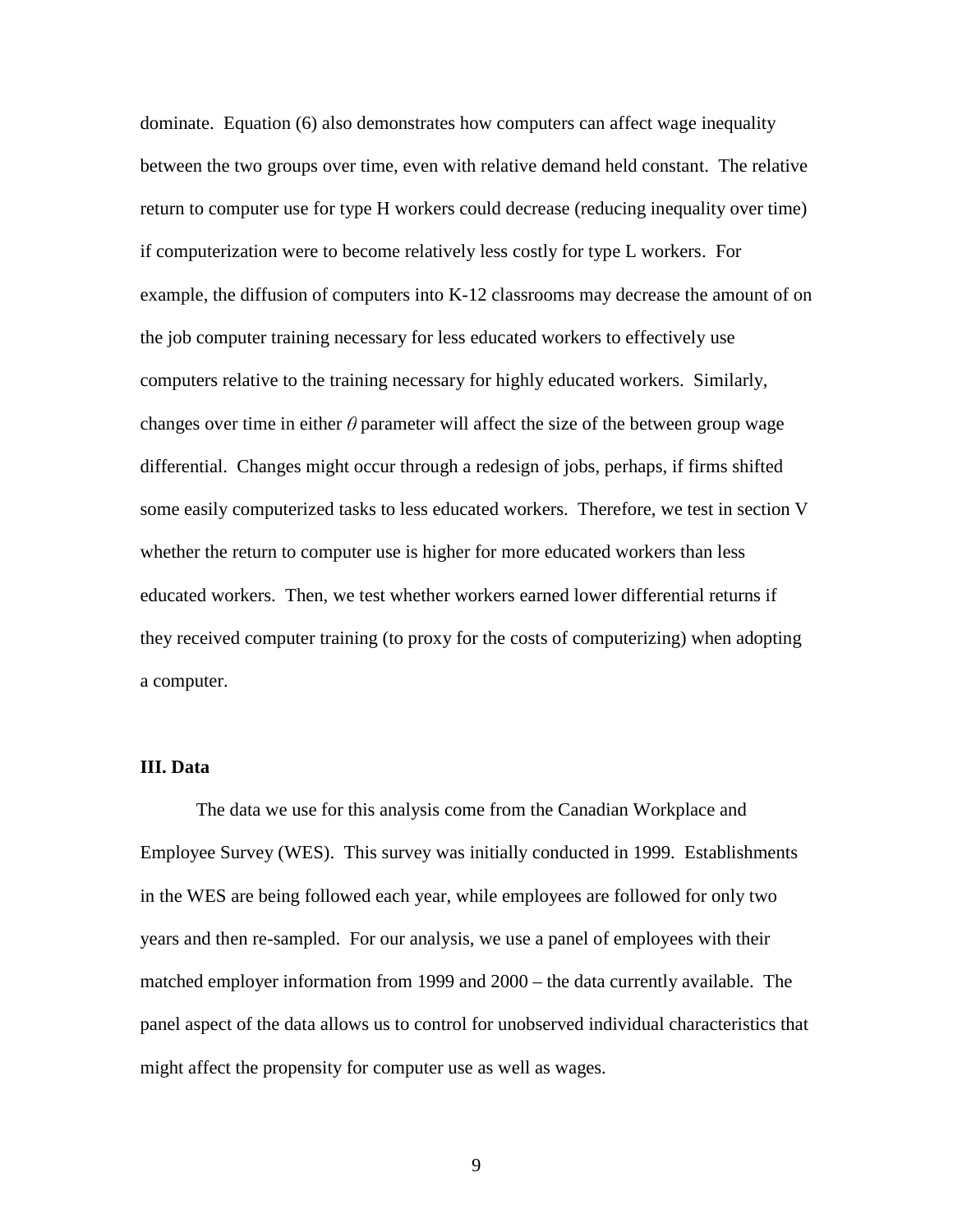In 1999, 23,540 employees in 5,733 establishments were interviewed.

Establishments were first selected from employers in Canada with paid employees in March of the survey year with the exception of the Yukon, Nunavut, and Northwest Territories and "employers operating in crop production and animal production; fishing, hunting, and trapping; private households, religious organizations and public administration" (Statistics Canada 2002, 23). At each establishment, a maximum of twelve paid employees were then randomly sampled from a list of employees. All employees were selected in establishments with fewer than four employees. In 2000, 20,167 employees were re-interviewed. For some of our main econometric analysis, we use a restricted sample composed of those 19,364 employees who responded in both years, remained with the same employer in both years, and had non-missing observations on the dependent and independent variables. Sample means and proportions for the 1999 restricted analysis sample are in Table A1 in the Appendix.<sup>2</sup>

 The dependent variable in our analysis is the natural logarithm of the hourly wage. In the compensation section of the WES, employee respondents reported their wage or salary before taxes and other deductions in any frequency they preferred (e.g. hourly, daily, weekly, annually). They were also asked about additional variable pay earned from tips, commissions, bonuses, overtime pay, profit-sharing, productivity bonuses and piecework in the last twelve months. Hourly compensation was derived by Statistics Canada by dividing wages plus additional variable pay by total reported hours.<sup>3</sup> This derived hourly compensation is the measure of hourly wage used in our analysis.

<sup>&</sup>lt;sup>2</sup> Although not reported here, there do not appear to be any significant differences between the full sample and restricted sample employee characteristics.<br><sup>3</sup> Managers may be more likely to work unreported hours than other workers. Thus, hourly wages for this

occupational group would be overestimated.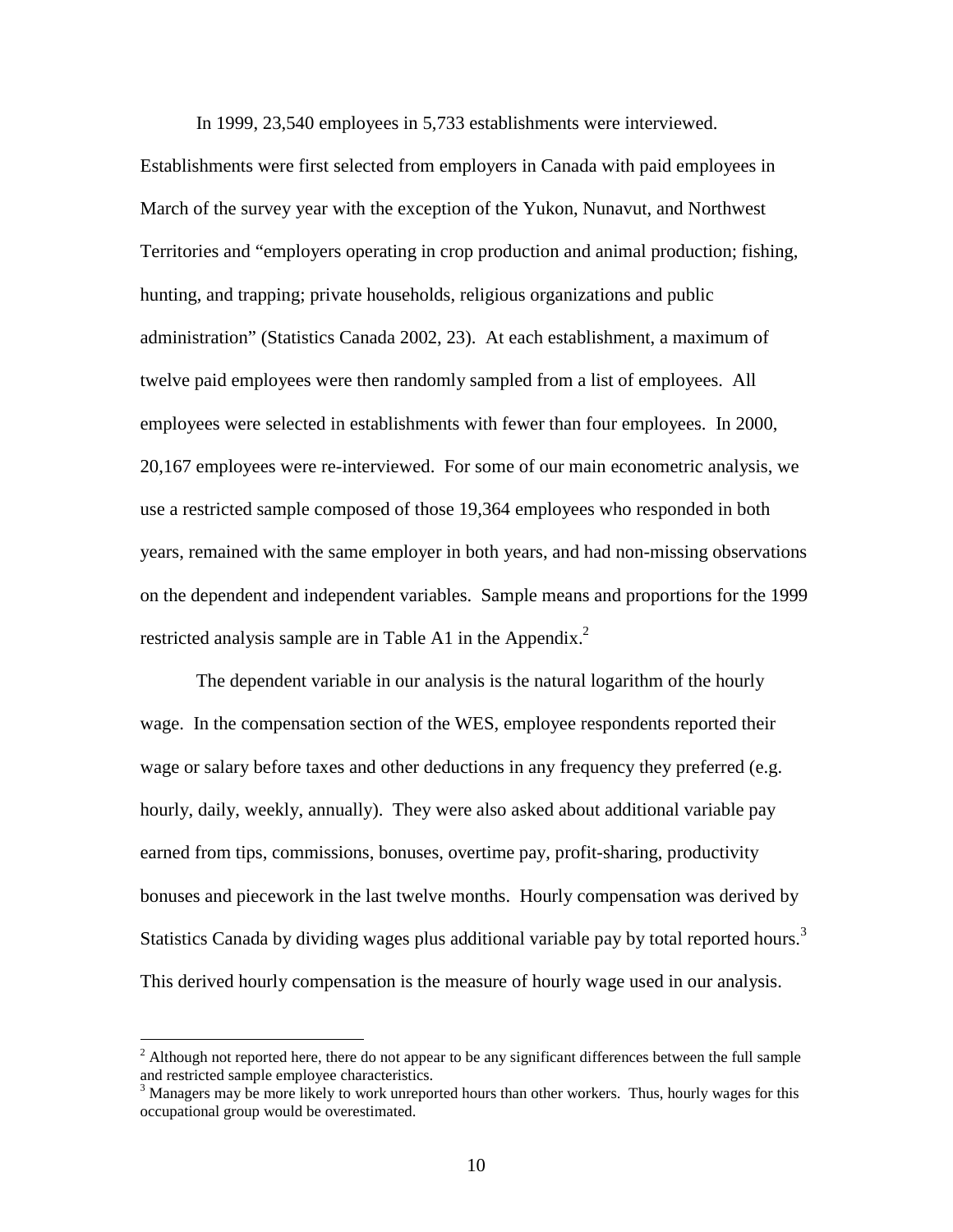The WES is rich in questions concerning the use of technology by establishments and their employees. One of the central variables in our study is computer use by employees. Specifically, employees were asked "Do you use a computer in your job? Please exclude sales terminals, scanners, machine monitors, etc." Identification in the fixed-effects analysis comes from users that changed their computer use status (see Appendix Table A1). Table 1 describes the proportion of workers who used a computer at work in 1999 and 2000.<sup>4</sup> Sixty-one percent of Canadian workers used a computer at work in 1999 and 65% used a computer at work in 2000.<sup>5</sup> Women were more likely than men to use a computer in either year. In 1999, 63% of women and 58% of men used a computer. Though the percentages are larger in magnitude in Canada, the relative computer use by gender is similar to that found in the United States in 2001 (U.S. Bureau of Labor Statistics 2001) and the United Kingdom in 2000 (Dolton and Makepeace 2004).

Employees aged 25-54 (approximately 65% in 1999) were much more likely to use a computer than the youngest employees aged 18-24 (44% in 1999) and employees aged 55+ (47% in 1999). By occupation groups, managers, professionals, and clerical/administrative employees had the largest number of computer users, with at least 82% of the workers in each of these occupation groups using a computer in 1999. Managers and marketing/sales had the largest gains (6% gains) in the percentage of new computer users between 1999 and 2000. More educated workers were more likely to use a computer at work than less educated workers. Eighty-one percent of workers with a

 $\overline{a}$ 

<sup>&</sup>lt;sup>4</sup> Survey means and proportions throughout the paper have been weighted using the employee weights. <sup>5</sup> This is comparatively larger than the 53% of U.S. workers who used a computer at work in 2001. This figure is the authors' calculation from the Current Population Survey Supplements (U.S. Bureau of Labor Statistics 2001). The percentage is comparatively lower than the 75% of U.K. workers who reported using a computer at work in 2000 in the National Child Development Study (Dolton and Makepeace 2004).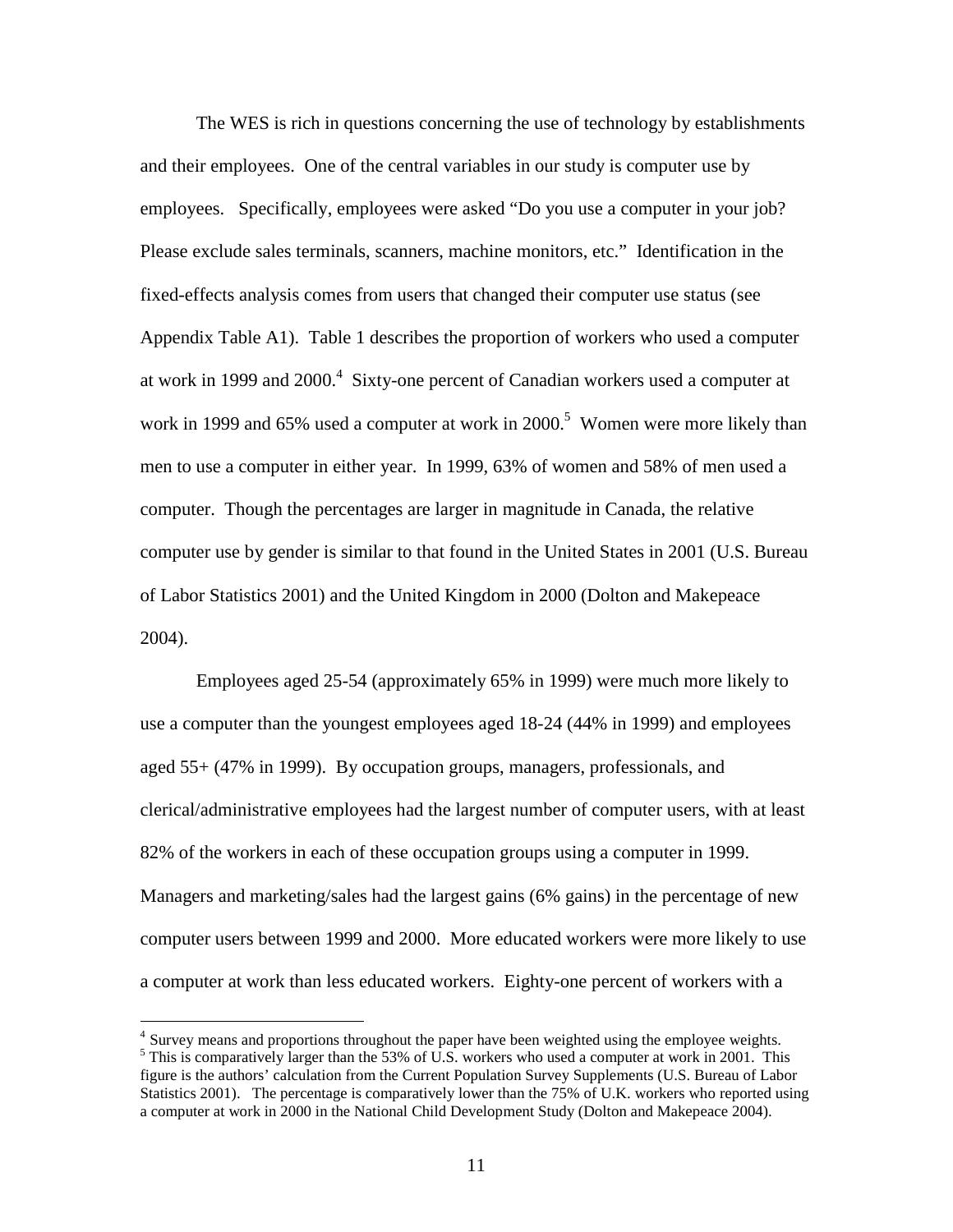bachelor's degree used a computer at work while only 52% of workers whose highest degree was a high school diploma used a computer at work in 1999. Workers not covered by a union were more likely to use a computer than those who were covered under a collective bargaining agreement (64% versus 52%), and full-time workers were more likely to use a computer than part-time workers (65% versus 45%) in 1999.<sup>6</sup>

Employees were also asked about their years of experience using computers, the number and types of computer applications used, the number of hours per week spent using their computer, and the use of other technologies, such as industrial robots or computer-aided design (CAD) systems. Table 2 presents means and proportions for selected technology-related questions from the WES. In 1999, 11% of employees did not use a computer for their current position but had some prior experience using a computer. Among employees who used a computer, the majority were experienced computer users. Sixty-four percent had used a computer for five or more years, while 44% had used a computer for nine or more years. On average, computers users spent half of their work week using computers (about 19 hours per week) and used 2.6 computer applications. Clerical and administrative workers spent the most hours on average per week using their computers (24.05 hours) while managers used their computers on average about 20 hours per week. On average, employers reported that 46% of their employees used computers. Besides computers, 12% of employees used computer-assisted technology, such as industrial robots, and 27% used other technology or machinery, such as cash registers or sales terminals.

 $\overline{a}$ 

 $6$  In the WES, union coverage is defined as being either a member of a union or covered by a collective bargaining agreement.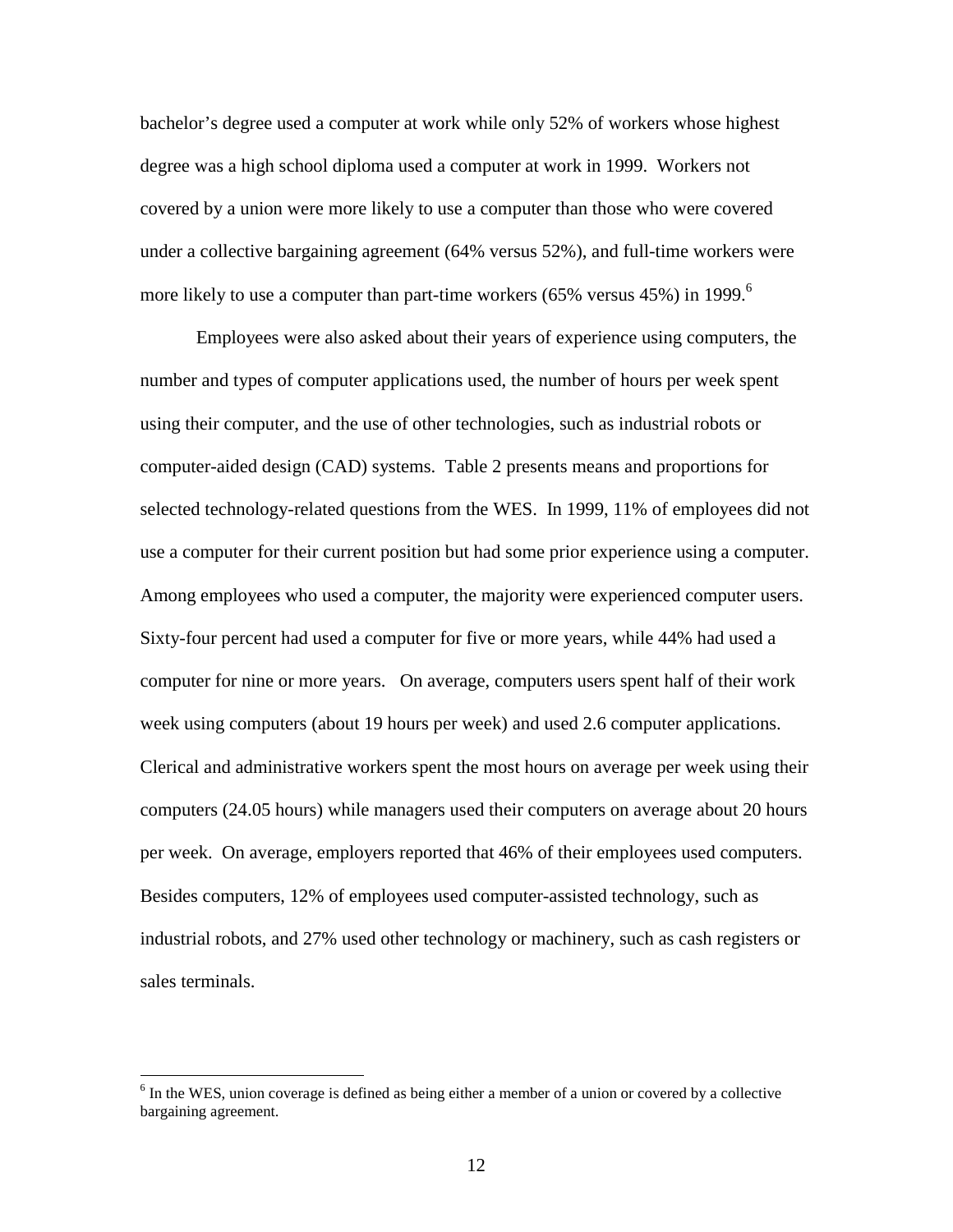The respondents were also asked which software application they spent more time on. While they were free to answer any specific application, the answers were then coded into one of fourteen types of software applications listed in Table 3. There are significant differences in the most frequently used applications by occupation. Managers and professionals were most likely to use word processors as a primary application. Other occupations were most likely to use specialized office applications. Computer usage is thus a fairly heterogeneous concept across workers.

#### **IV. Wage Differential for Computer Use**

## **A. Cross-section estimation**

 In order to verify that our data yield similar results to those used in previous work, we first estimate a pooled cross-sectional wage equation with the computer use variable as the explanatory variable of interest. Specifically, we estimate:

$$
lnW_{it} = \alpha + \beta X_{it} + \gamma Comp_{it} + \varepsilon_{it}
$$
 (7)

where  $W_{it}$  is individual *i*'s hourly wage rate at time *t*;  $X_{it}$  is a vector of observed characteristics of *i* at time *t*; Comp*it* is an dummy variable equaling one if *i* uses a computer at time *t*, and zero otherwise;  $\alpha$ ,  $\beta$ , and  $\gamma$  are parameters to be estimated; and  $\varepsilon_{it}$ is a stochastic disturbance term assumed to follow a normal distribution.

 Results for the return to computer use for the pooled cross-section regression, estimated by ordinary least squares, are reported in column I of Table 4. Included in the  $X_{it}$ 's are employee characteristics: years of education, potential experience, potential experience squared, has parents or grandparents who descended from non-European countries, speaks different language at work than at home, part-time status, marital status,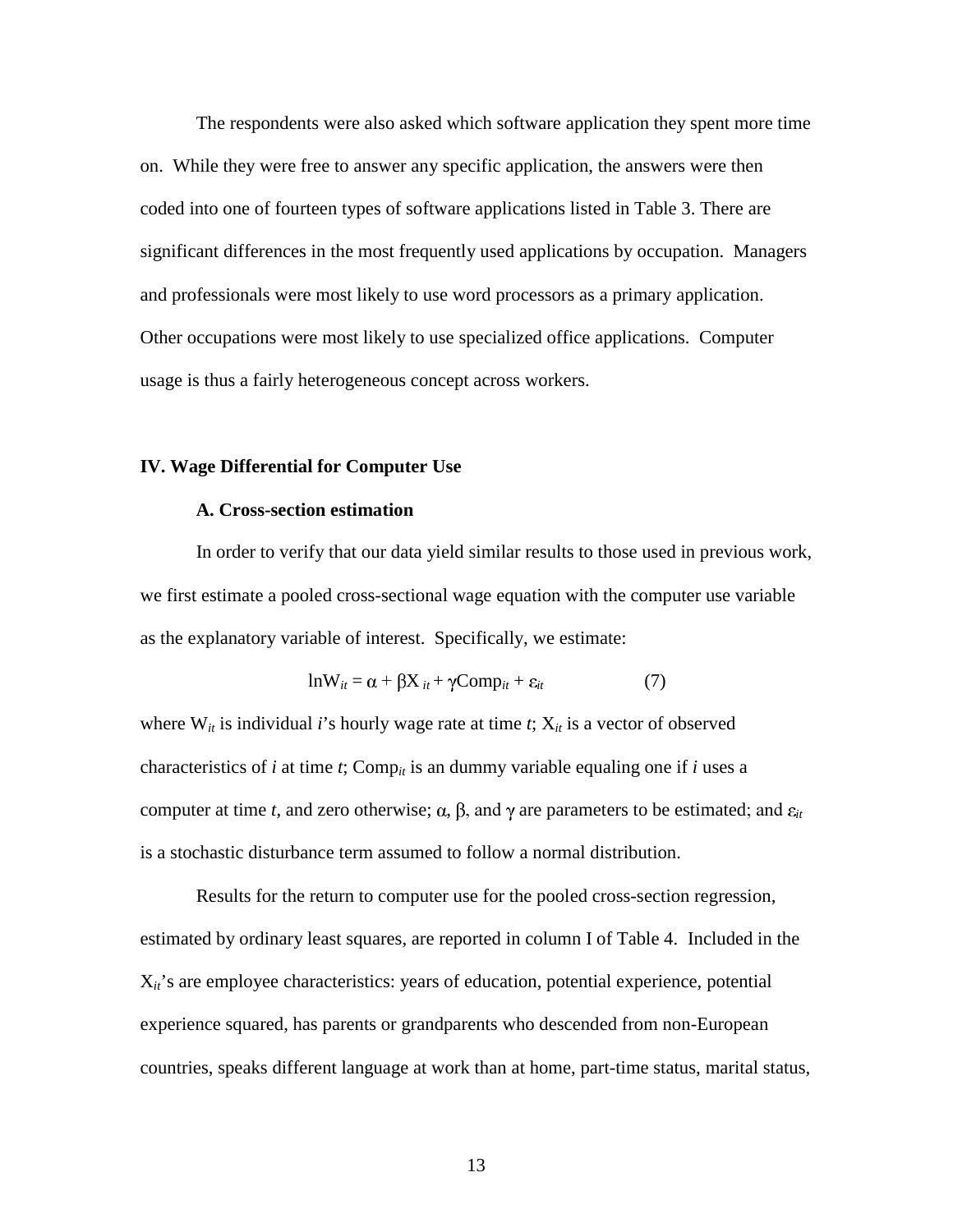gender, gender interacted with marital status, is covered by a union, regional indicators, five occupational indicators, worker's tenure with the establishment, and a year indicator.<sup>7</sup> In addition, we control for two establishment characteristics from the linked employer files: the natural logarithm of establishment size and the percentage of computer users in the establishment. The resulting wage premium for computer use is 16.9% (exp(.1565)-1). This result is comparable to that found by Krueger for the U.S. (1993).

### **B. Controlling for Worker Heterogeneity**

 There may also be unobserved worker characteristics, such as ability, that make computer-users different from other workers. If these unobservables are correlated with wages, the previously reported wage premiums would be incorrectly attributed to computer use. Indeed, many other researchers have found that the wage premium for computer use is greatly diminished or no longer exists when they have controlled for unobserved individual heterogeneity.<sup>8</sup>

 In order to control for potential unobserved individual heterogeneity, we first estimate the following traditional fixed-effects specification on an unbalanced panel of workers in the 1999-2000 WES to replicate previous researchers results:

$$
lnW_{it} = \alpha + \beta X_{it} + \gamma Comp_{it} + \delta_i + \varepsilon_{it}
$$
\n(8)

where  $\delta_i$  is the non-time varying individual fixed-effect. Many of the demographic variables are time invariant and consequently do not appear in the fixed-effects model.

<sup>&</sup>lt;sup>7</sup> It may be inappropriate to include occupational dummies in these regressions because employees with computer skills may be more likely to obtain jobs in higher paying occupations (Krueger 1993). Results were similar excluding occupational dummies.

<sup>&</sup>lt;sup>8</sup> See, for example, Bell (1996), Entorf, Gollac and Kramarz (1999), and Entorf and Kramarz (1997).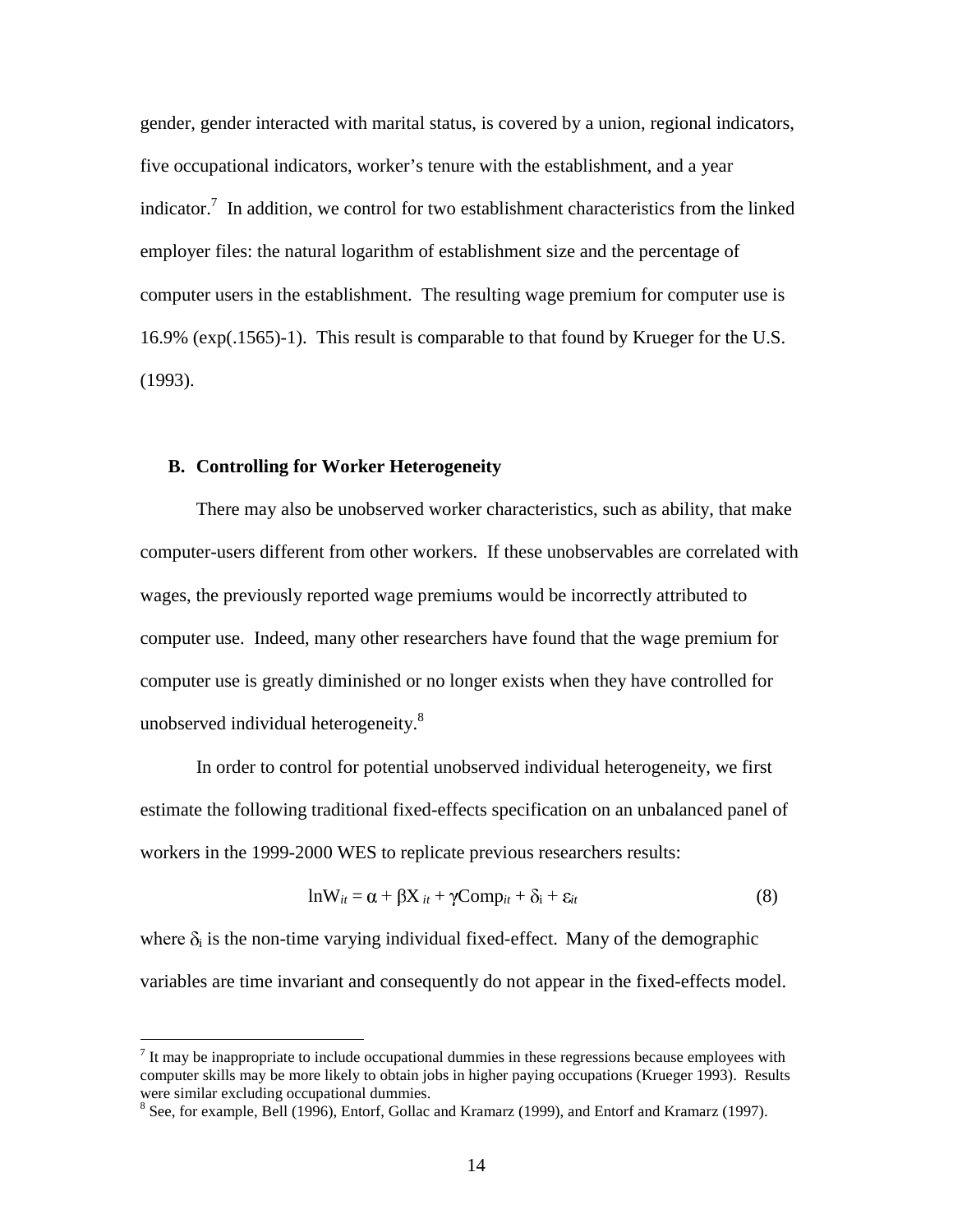However, education does change for quite a few workers, possibly due to measurement error in one or both of the years. Additionally, marital status, work-home language differences, part-time status, and union coverage can change from one year to the next for some workers. For many of the establishments, both the number of employees and the percentage of computer users within the establishment change between 1999 and 2000. We also include whether the worker was recently promoted in 2000 – sometime in 1999 or 2000 – since a promotion may be correlated with both changes in computer use and changes in wages.<sup>9</sup>

 Confirming previous researchers results, we find a fixed-effects estimate of only 1.68% (column II in Table 4).<sup>10</sup> Identification in this specification comes from the 9% of workers who changed computer status  $-6\%$  adopted and 3% ceased to use a computer in 2000 (see Appendix Table A1).<sup>11</sup> Equation (8) assumes that the absolute value of the return to computer use is the same for both adopters and ceasers, which may not be the case. In addition, it does not tell us anything about the return to computer use for workers who used the computer in both 1999 and 2000 or even for many years prior to 1999 (Dolton and Makepeace 2004).

 Therefore, we separately identify the four possible computer use transitions a worker can experience over time and allow returns to computer use to vary between these

 $\overline{a}$ 

 $10$  We have also tried a random-effects specification and establishment fixed-effects specification. According to results of the Hausman test, we can reject the null hypothesis that the individual effects are uncorrelated with the other regressors in the model. The return to computer use controlling for establishment heterogeneity, but not worker heterogeneity, was 7.7%.

 $9$  The simple correlation between adopting a computer and a recent promotion is 0.0317 while the correlation between ceasing to use a computer and promotion is -0.0054.

 $11$  Some may be concerned with the large number of ceasers in the data. Dolton and Makepeace (2004) suggest two possible reasons why workers may stop using a computer. One is that they may do so as they move up the promotion ladder; however, in Canada, the simple correlation between ceasing to use a computer and promotion is -0.0054 and we have controlled for promotion in this specification and those that follow. The other reason is that ceasers are not very good at using a computer, i.e. low  $\theta$ . In a fixedeffects regression using only non-computer users in 1999, we found a 3.9% return.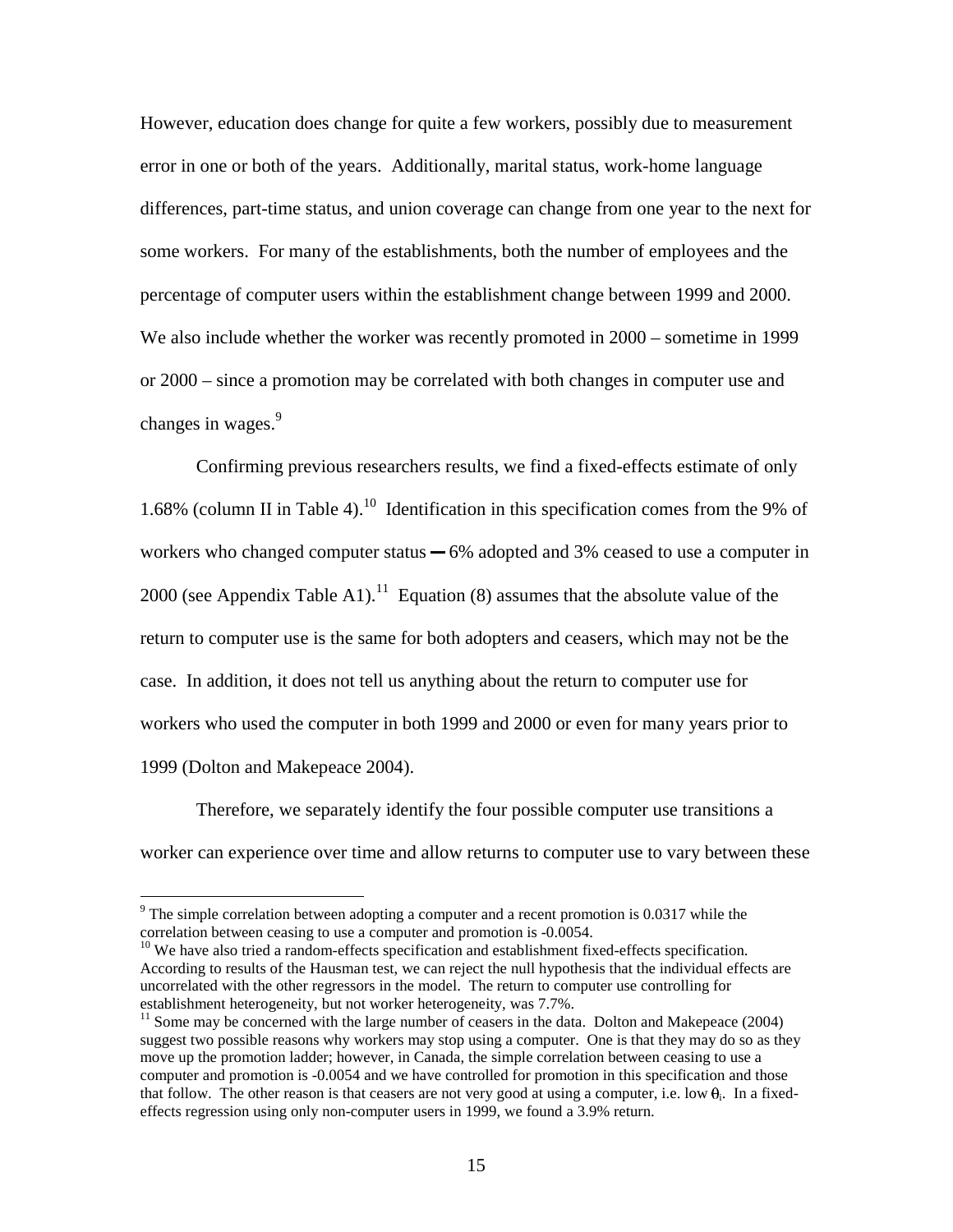groups of individuals and over time. The four transitions are: those who never used a computer, those who used a computer in both periods (M*i*), those who ceased using a computer in 2000 (C*i*), and those who adopted a computer between 1999 and 2000 (A*i*). Using a balanced panel of 19,364 Canadian employees, we control for unobserved individual heterogeneity by differencing the following two equations:

$$
ln W_{i1999} = \alpha_{1999} + \beta X_{i1999} + \gamma^{m}_{1999} M_i + \gamma^{c}_{1999} C_i + \delta_i + \varepsilon_{i1999}
$$
(9a)

$$
ln W_{i2000} = \alpha_{2000} + \beta X_{i2000} + \gamma^{m}_{2000} M_{i} + \gamma^{a}_{2000} A_{i} + \delta_{i} + \epsilon_{i2000}
$$
 (9b)

in order to estimate the following first-differenced model<sup>12</sup>:

$$
\Delta \ln W_i = \Delta \alpha + \beta \Delta X_i + (\Delta \gamma^{\rm m}) M_i + \gamma^{\rm a}_{2000} A_i - \gamma^{\rm c}_{1999} C_i + \Delta \varepsilon_i \tag{10}
$$

where  $\Delta$  is the change in each variable/coefficient between 1999 and 2000; M<sub>*i*</sub>, A<sub>*i*</sub>, C<sub>*i*</sub> are indicator variables for maintaining computer use, adopting a computer, and ceasing to use a computer, respectively. We allow the return to computer use to vary over time for continued users by allowing  $\gamma^{\rm m}{}_{1999} \neq \gamma^{\rm m}{}_{2000}$ .

 Column III of Table 4 reports results for this general first-differenced model. In this specification, the effect of computer use on wages for the average worker in the first year of computer adoption is a statistically significant 3.8%. This result is larger than that found by Haisken-DeNew and Schmidt (1999) who combined the effect of all movements into or out of computer use, since our estimate is specifically a measure of the return to adopting a computer. Our coefficient on ceasing to use a computer is not statistically significantly different from zero, perhaps due to downward wage rigidity. This first-differenced model reveals that the small, but insignificant, return to adopting a computer reported by Entorf et al. (1999), whose fixed-effects estimates did not account

 $\overline{a}$ 

 $12$  We have tried including establishment fixed-effects in the model; results, which are available from the authors, did not change.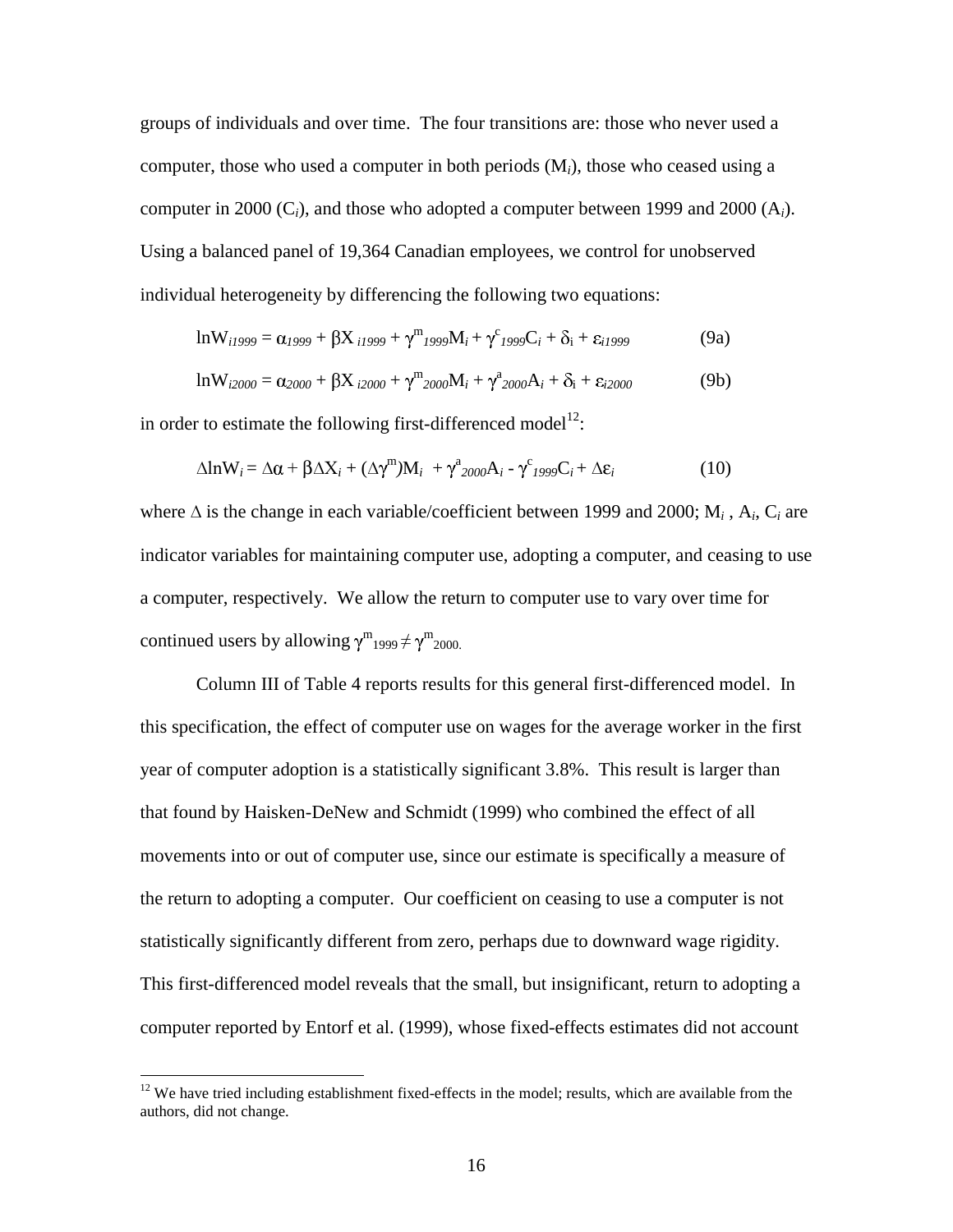for information on ceasing to use a computer, may be biased upward since the wage loss from ceasing to use a computer is quite asymmetric.

 The small wage premium in our panel does not necessarily indicate returns to computer use are this small but merely that returns to the average worker in the first year of computer use are small. Returns might be small in the first year if employers pass along some or all of the costs of computer training to their employees. We find that the change in the return for workers who maintained their computer use over the period,  $\Delta \gamma^m$ , was 3.75%. This coefficient, however, can not tell us the return to long-run computer experience for maintainers,  $\gamma^{\rm m}$ <sub>2000</sub>. We explore this issue in section VI.

# **V. Wage Differential for Computer Use by Worker Heterogeneity and Technology Use**

 The evidence thus far implies that the average worker does not earn the high wage premiums initially associated with computers  $-\alpha t$  least in the short run  $-\alpha t$  although the premium is still positive and economically significant. Nevertheless, as suggested in section II, certain workers may earn higher than average returns. We look for evidence of such differential effects by re-estimating the first-differenced model for workers separately by occupational groups, educational groups, and type of application used most frequently.

 While the WES does not provide detailed occupational information on workers, it does contain a variable for broad occupation groups: managers, professionals, technical and skilled production workers, marketing and sales, clerical and administrative workers, and unskilled production workers with no trade or certification. Results for these groups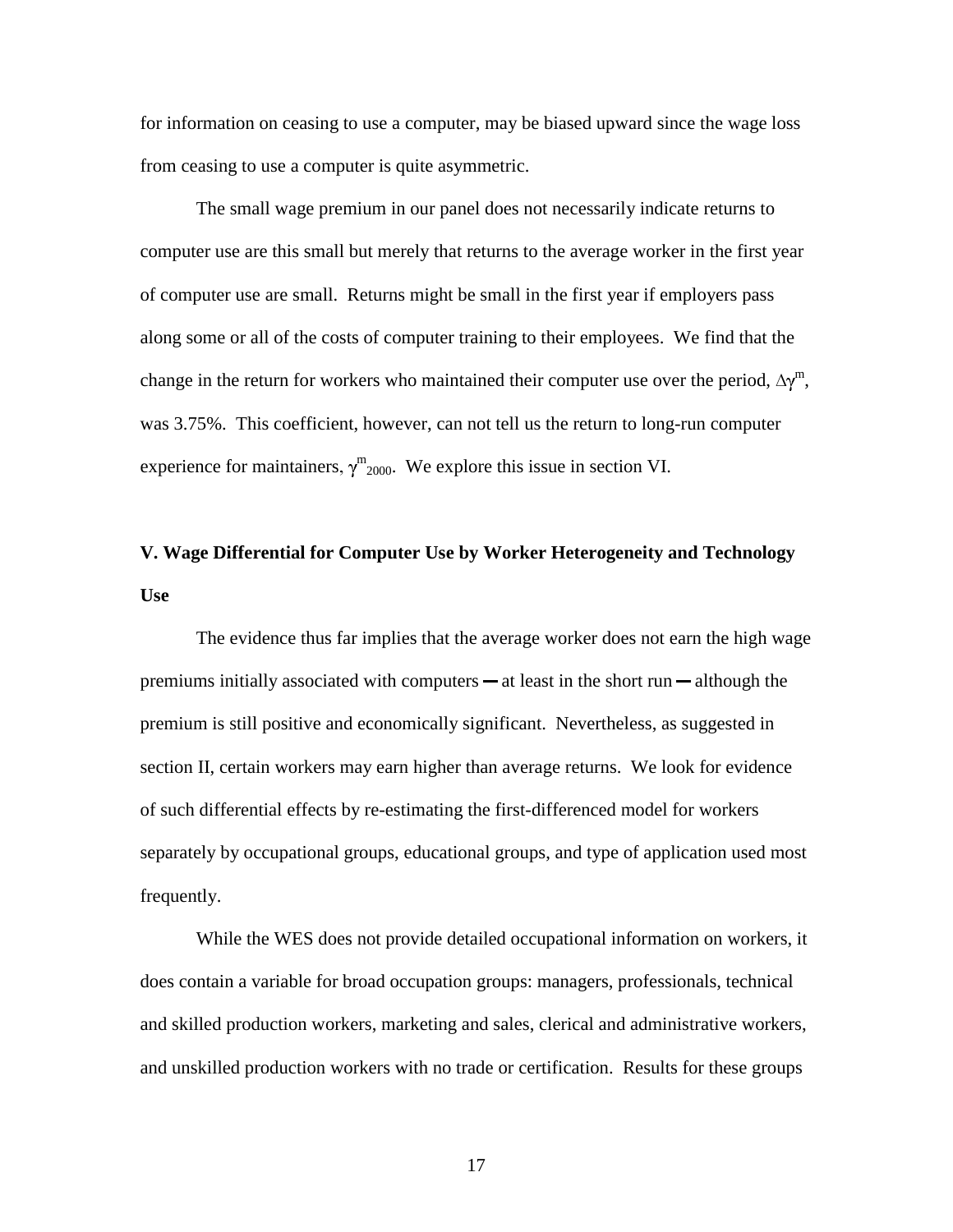are reported in Table 5. Group samples are restricted to those who were in the same occupation in both years. Even controlling for individual heterogeneity, managers earned a statistically significant 7.3% higher wages in the first year of computer use, while technical/trade workers earned 4% higher wages in the first year of computer use. The remaining occupational groups, however, earned no statistically significant wage premium for adopting computers, and only the return to professionals using a computer was an economically significant 4.5%. Results of a Chow test confirm that these are statistically different returns. These results coincide with our expectations, since white collar workers are likely to possess more problem-solving skills than other workers. If, as suggested by Autor et al. (2002), Bresnahan et al.(2002), and Doms et al. (1997), computers are a complement to high-skilled workers and a substitute for low-skilled workers, it makes sense that the adoption of computers would affect the wages of these groups of workers differently. Estimations of the wage effect for the average worker obscure important differences between types of workers.

 A second way to test whether there are differential effects of computerization for particular types of workers is to estimate the models separately by education. We divide the sample into groups of workers with less than a high school diploma, with only a high school diploma, with some college or a vocational degree, with a bachelor's degree and those with advanced degrees. Wage premiums are quite high for workers with an advanced degree (19.2%) or a bachelor's degree (10.9%), still positive for those with some college or a vocational degree (2.9%), and not statistically different from zero for those with only a high school diploma or less. Again, a Chow test confirms that these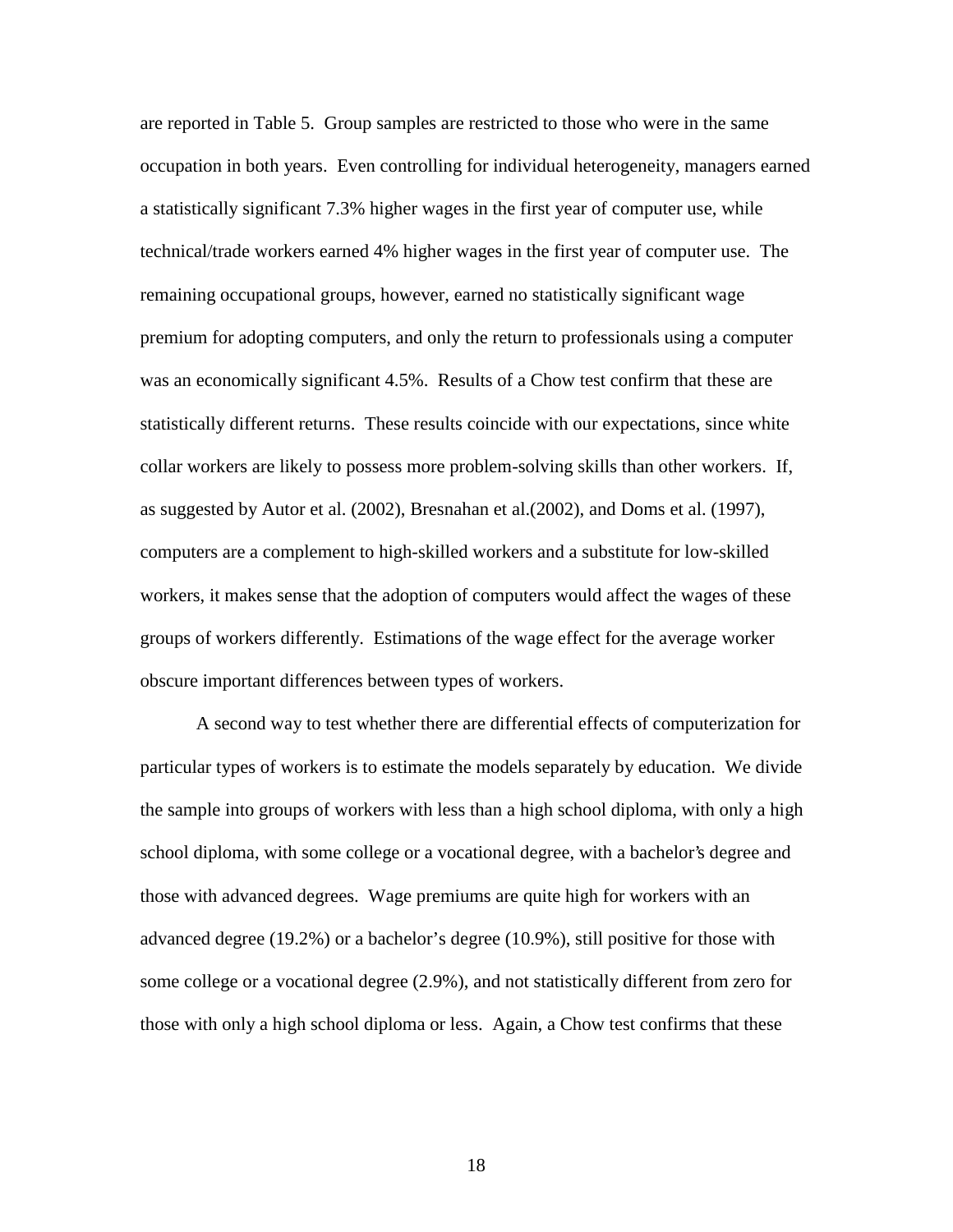returns are statistically different. Thus, we find that returns to computer use are higher for more educated workers than for less educated workers in the first year of adoption.

Another source of heterogeneity that may affect the returns to computer use stems from the different tasks that a worker performs using a computer. Autor et al. (2002) showed that technology may complement a worker who performs problem solving tasks but may be a substitute for a worker who performs repetitive tasks. If this is the case, then it may be important to look at more detailed questions of technology use. To do this, we estimate a first-differenced model similar to (10), but disaggregate the adoption indicator  $A_i$  into a set of 14 indicators representing the primary software application used by the adopter. In addition, we re-estimate equation (10) for two other types of technology--computer-aided tools (e.g. industrial robots) and other non-computer technologies (e.g. cash registers and scanners).

 Results of these estimations are in Table 6. The wage premium is largest for those adopting desktop publishing, data analysis, and programming (22%, 11.5%, and 9.3% respectively) compared to continued non-users. These applications tend to be applications in which workers must use critical thinking or problem-solving skills. However, the variance for the coefficients in this model comes from individual workers who adopt a computer and this particular software. The number of workers in each group is quite small, resulting in large standard errors in most instances. Adopters who use word processing, database, communication, and specialized office applications also earn significant wage premiums (7.5%, 5.2%, 7.2%, and 3.5% respectively). Thus while some of the estimates in the first-differenced model are quite noisy, there do appear to remain some differences in the wage premium depending upon the primary application adopted.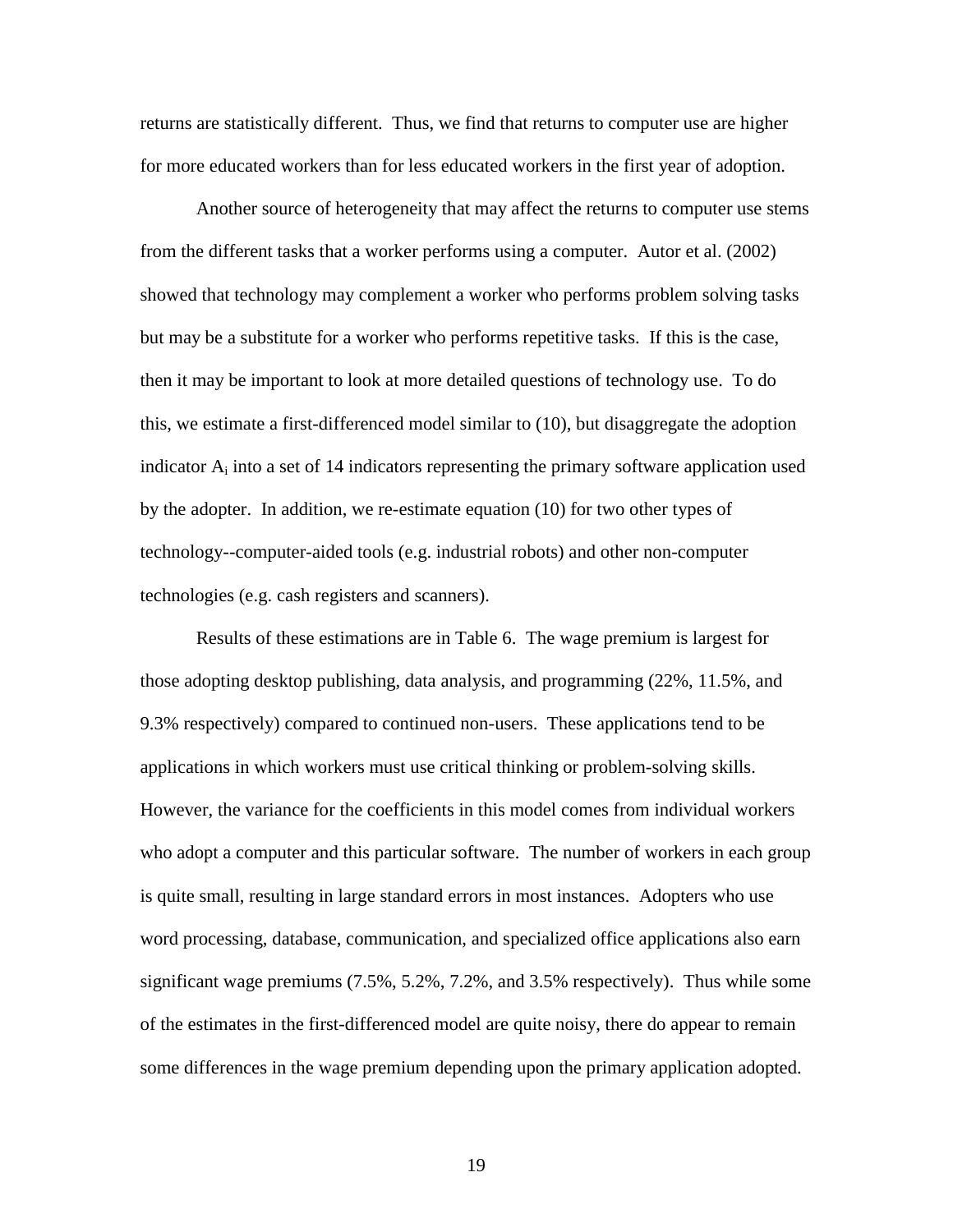It does not appear that workers using technologies other than computers earn a wage premium for that usage. The three different groups of workers--by occupation, by education, and by software application used--seem to largely confirm that technology can affect workers differently.

## **VI. Long-Run Results**

 One reason the traditional fixed-effects and general first-differenced models might yield small estimates of the return to computer use is that they measure the wage change within the first year of adopting/ceasing to use a computer. In order to estimate the return for maintaining computer use, we estimate equation (9b) by OLS using the lagged wage to try to capture the individual fixed-effects:

 $\ln W_{i2000} = \alpha_{2000} + \eta \ln W_{i1999} + \beta X_{i2000} + \gamma^{m}_{2000}M_{i} + \gamma^{a}_{2000}A_{i} + \varepsilon_{i2000}(9b^{\prime}).$ 

This value-added approach was first advocated for panel data by Todd and Wolpin (2003).

 Results in Table 7 show that the average return to computer use for those who used computers in both periods (maintainers) was 8.3% in 2000. This large and significant return suggests that those with computer skills are earning higher wages than those who are first learning to use their new computers at this establishment. This higher return for maintainers is still lower than that found by Dolton and Makepeace (2004) for either men or women (14.3% and 9.3% respectively); however, their respondents had to maintain computer use over a nine year period and their *minimum* experience with a computer was over nine years, while the maintainers in our data had *on average* 10.29 years of computer experience. The return to adopting (4.2%) using the value-added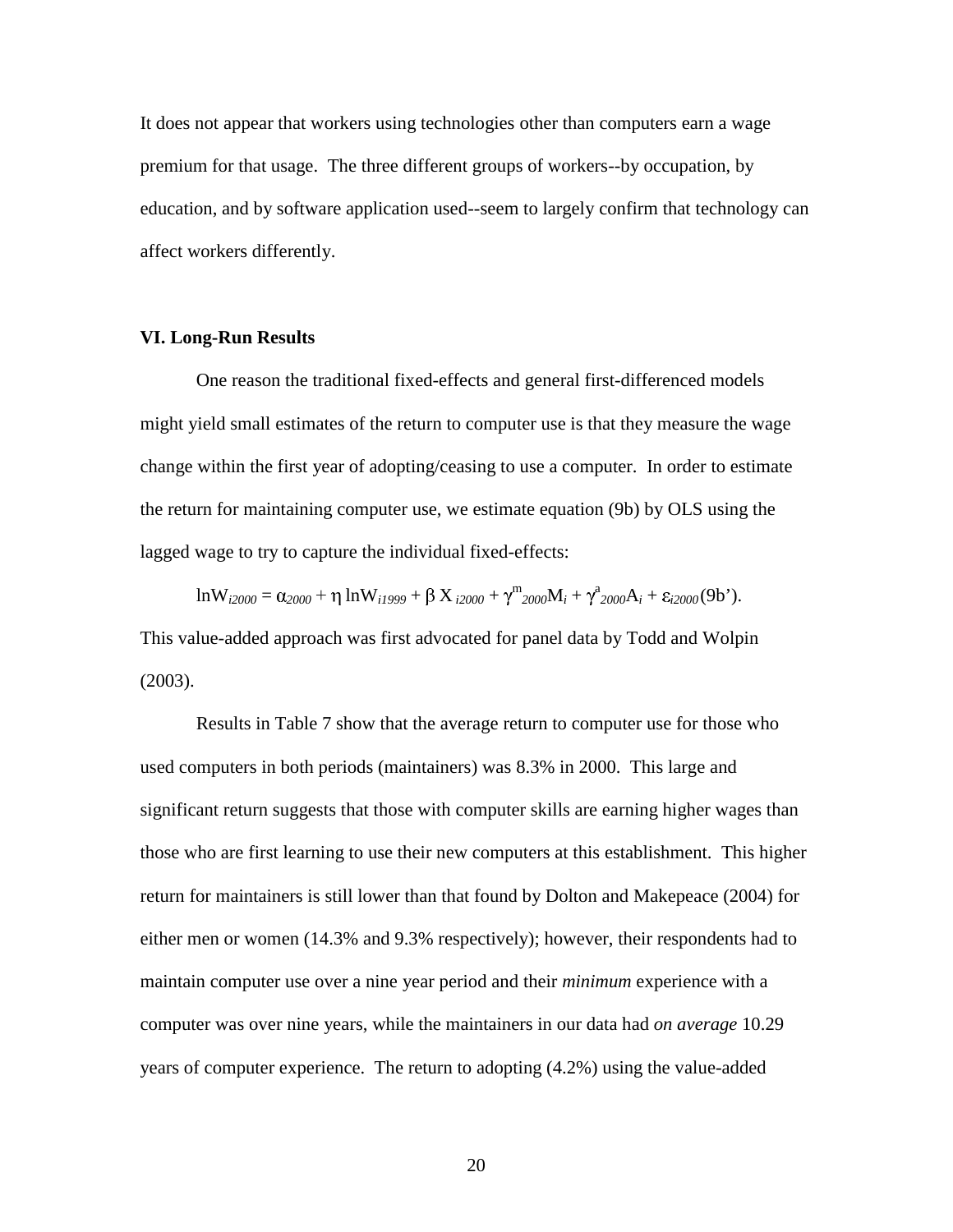approach was only slightly higher than that obtained using first-differences (3.8%), suggesting that lagged wages are good proxies for the individual fixed-effects  $-\alpha t$  least for adopters.

 We re-estimate this equation for the occupational and educational groups. Among the occupational groups, we find that most maintainers earned a return to computer use. Even though workers in the marketing/sales and clerical/administrative occupations did not earn a return to adopting a computer, workers in these occupational groups who maintained their computer use earned an economically significant return of 10% and 8%, respectively. Among the educational groups, maintainers all earned an economically large return to computer use. Maintainers among high school graduates, one of the lower educational levels, earned one of highest returns – 10.6%. The coefficient on maintainers in the advanced degree group was imprecise. These results suggest that previous fixedeffects models dramatically understate the "true" returns to computer use, and in fact, only represent the much smaller average returns to adopting/ceasing to use a computer.

 It is not too surprising that the long-run returns are in most cases much larger than the short-run ones, since most workers will not immediately become more productive the instant a computer appears on their desk. The worker must learn to use the computer and to incorporate it into the way she performs her job.<sup>13</sup> In the first year of using a computer on the job, there may be high learning costs for workers, especially for those with no prior experience. These may be pecuniary costs of training courses or on-the-job training, or opportunity costs of lost productivity while adapting to using a computer. While some of these learning costs will be paid by the employer, workers may be

 $\overline{a}$ 

<sup>&</sup>lt;sup>13</sup> Bresnahan (1999) discusses how important the re-organization of the workplace is to effectively use computers.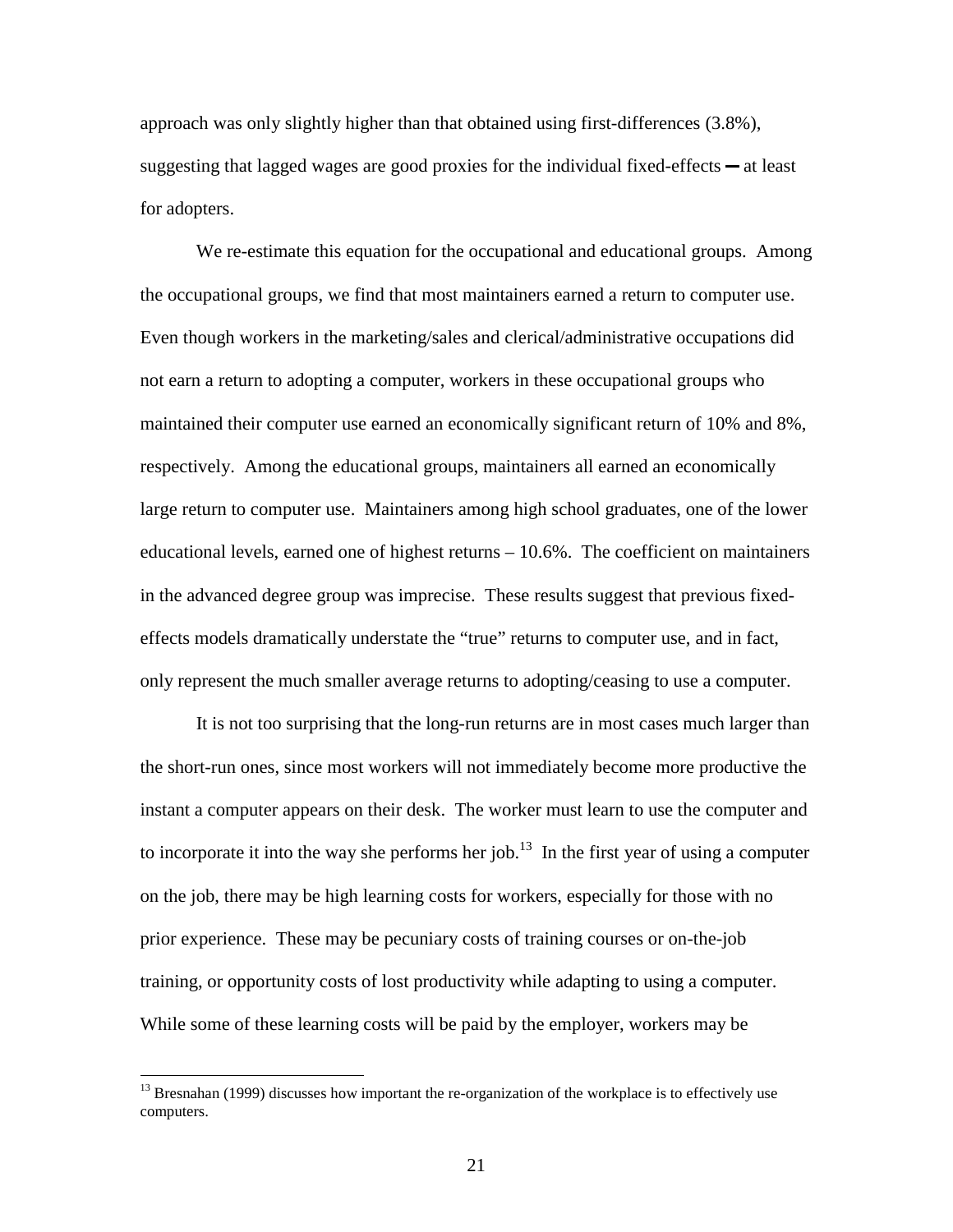expected to implicitly share these costs, since learning many of these applications adds to the workers' general transferable skills rather than firm-specific skills.

 The data provide two ways to assess why returns are lower for adopters than maintainers. First we compare the returns to adoption for those who received and did not receive computer training. Employees were asked if they participated in any on-the-job training or classroom training on computer hardware or software related to their job and paid for by their employers. We expect that the 15% of adopters who received (and implicitly required) training will see lower wages while they pay their share of the cost of that training, resulting in lower returns in the presence of training. In order to make this comparison, we add to equation (10) the interaction between this training variable and the adoption indicator. The second way we analyze learning costs is to compare the returns to adoption for workers with and without prior computer experience. We expect that workers who have prior experience using computers may be able to reap higher productivity in their first year of computer use than workers who have no prior computer experience. Thus, we expect experienced adopters will earn a higher return than adopters with no experience. We estimate this by adding to equation (10) the interaction between prior experience and the adoption indicator.

 Table 8 shows the results of these models. Although results are imprecise for the interaction terms due to the small number of adopters with either prior experience or training,  $14$  the coefficients suggest that learning costs do affect the short-term returns to computer use. A worker who does not receive training earns a return of around 4%, while one who receives training earns only 3% (Model I). An inexperienced worker

 $\overline{a}$ 

 $14$  Only 1.2% percent of the sample both adopted a computer and received some type of training.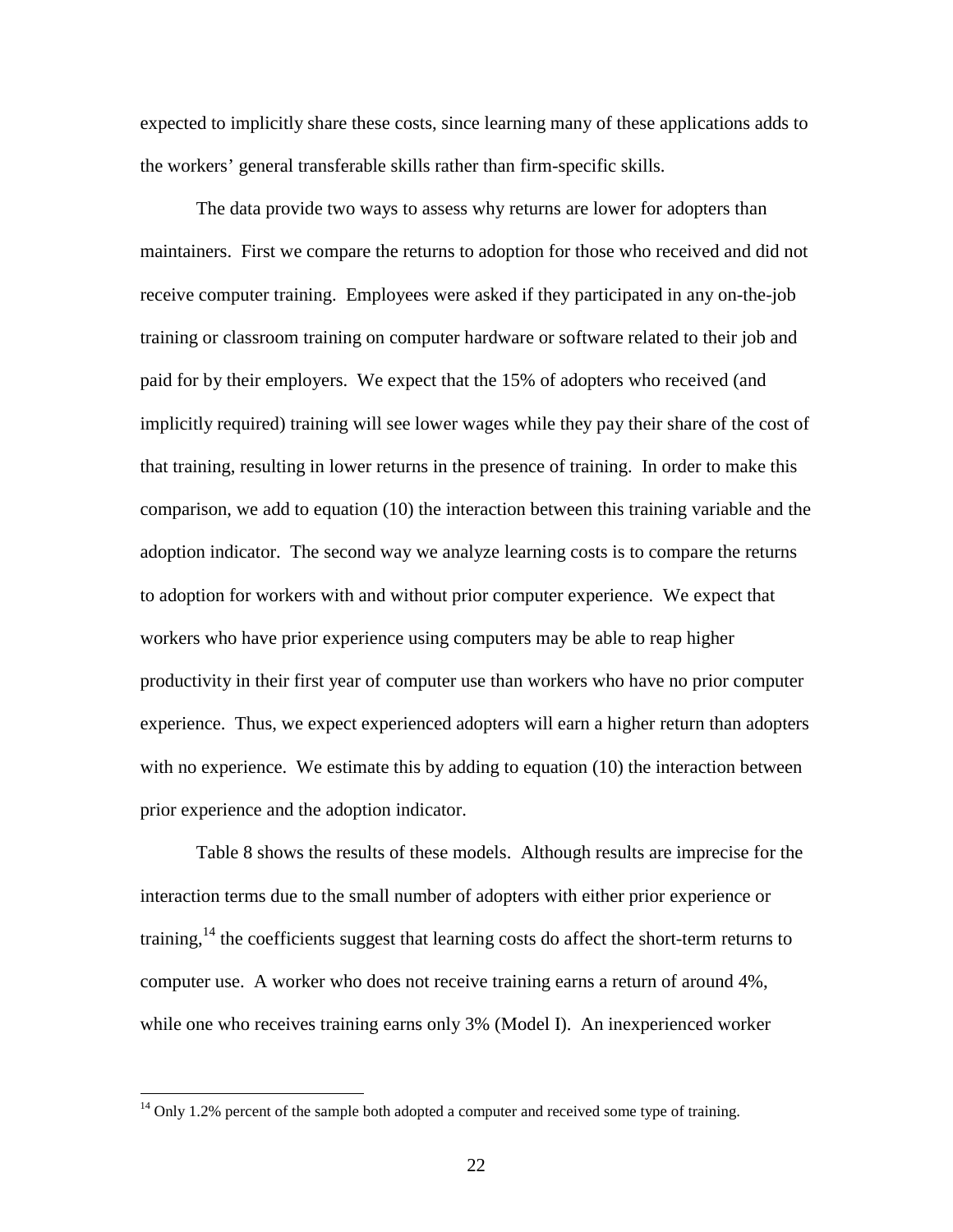earns a return to adopting a computer of 2.9% while the worker with prior experience earns 5% in the year of adoption (Model II).

 The theoretical model in section II allows the size of these learning costs and the extent to which workers share the costs may vary across types of workers, and shows that these variations can help explain the differential returns to computer adoption found in section V. For example, if low-skilled workers require more learning than high-skilled workers to master a particular computer application, then it might take longer for any premium to be reflected in their wages. Table 8 shows the same models as above, estimated separately for the different occupational and educational subgroups. Again, these estimations are likely to be quite noisy, as the variance is derived from a one year wage change for workers of a given type who adopt a computer and receive training. There is nevertheless some evidence that the sharing of these costs is especially high for particular groups of workers, although the pattern is not clearly related to skill level. The one significant result in the training interaction is for the marketing and sales occupation, which is consistent with the fairly large return to maintainers for this occupational group shown in Table 7. Other groups, such as professionals, clerical and administrative, and the highly educated pay economically large costs of training. While these are not all intuitive, it is important to keep in mind that the first-differencing method does not control for unobservables that might cause one worker to receive training in the second period and another worker not to receive the training. Thus, although the large negative effect on the interaction term for workers who hold bachelor's and advanced degrees is somewhat surprising (10.7% and 8.4%, respectively), it is likely that many of these degree holders do not require formal training and those who do require it are different in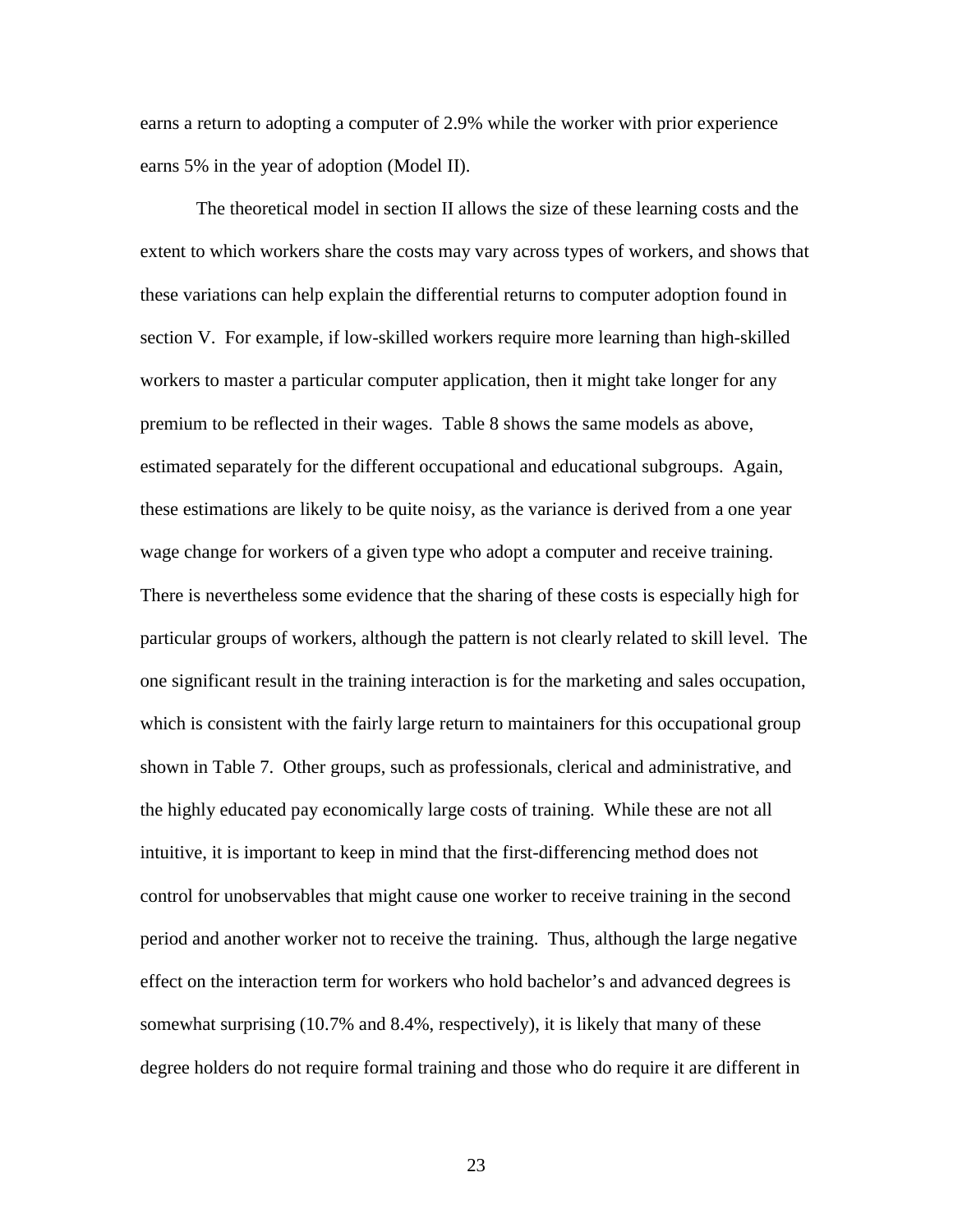some important unobservable way.<sup>15</sup> Alternatively, it is possible that their training programs are expensive due to the complexity of the applications workers must master.

 Importantly, the size of the wage premium for those who do not receive formal training is larger for several of the low-skilled groups (e.g. marketing/sales, clerical/administrative) than in the models that do not control for training. It is plausible that if we observed workers a few years after adopting computers, their wages would be higher than for similar workers who did not adopt a computer between 1999 and 2000. In fact, the effect should be larger than was measured here, since much of the learning costs are not reflected in formal training but in on-the-job experience using the computer.

 Most groups also demonstrated a larger return for experienced adopters, as evidenced by the positive return on the interaction, although again these estimates are imprecisely measured. The exceptions are workers with some college or no high school degree and those in the technical and trade occupation, which may indicate that the applications used by these workers tend to be firm specific and prior general computer skills are not readily transferable.

#### **VI. Conclusion**

 $\overline{a}$ 

In this paper, we re-examine the issue as to whether or not there is a return to using a computer, using the 1999-2000 panel of the Canadian Workplace and Employer Survey. In a pooled cross-section wage regression, we find that workers who used a computer earned 16.9% higher wages in 2000 than those who did not use a computer. When we control for unobserved worker heterogeneity using a flexible first-differenced

<sup>&</sup>lt;sup>15</sup> See Appendix Table A2 for observable ways that adopters who receive training differ from those who do not receive training.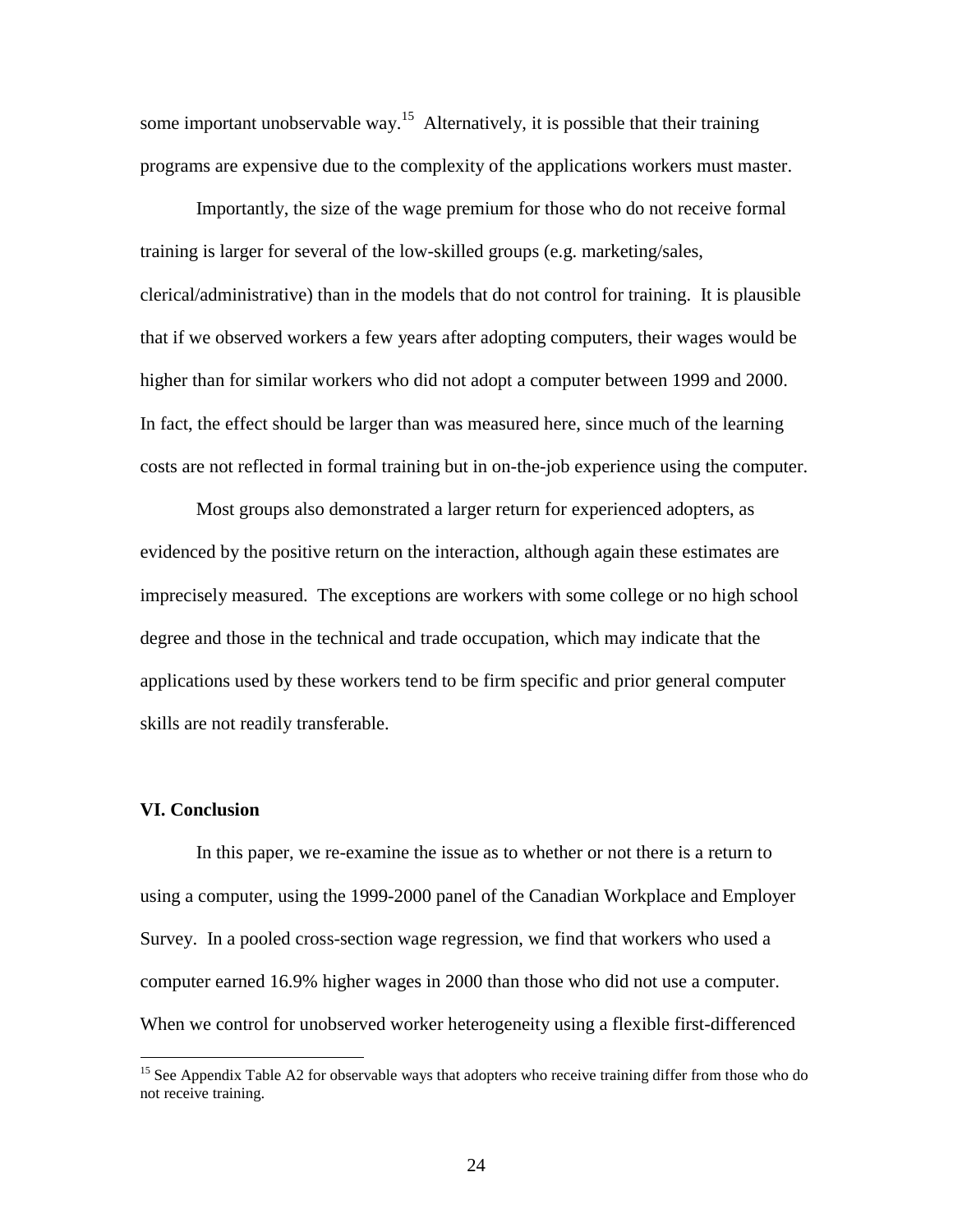model, the wage growth for the first year of computer use is a statistically significant 3.8%. This estimate is larger than the previously reported 1% return to computer use because using a general first differenced model instead of a traditional fixed-effects model allows us to separately identify the return to adopting a computer from the asymmetric wage loss associated with ceasing to use a computer, which is not statistically different from zero.

This panel estimate, however, obscures important differences between types of workers and returns from using different computer applications. We find that technical workers, professionals and managers earn higher wages in the first year of computer use, while other occupational groups, whose skills may be substitutes for computer technologies, earn no statistically significant return. Similarly, workers with a bachelor's or advanced degree earn 11-19% higher wages when adopting a computer, while those with some college earn around 3% and those with a high school diploma or less do not earn a wage premium. We also find important differences in returns to using different software applications, which suggest that there is a return to computerizable tasks that allow creative and/or cognitive skills to be better utilized. Workers who use other machinery or computer-controlled technology do not earn a return. These results suggest that computers are a complement to high-skilled workers performing problem solving tasks and a substitute for low-skilled workers performing repetitive tasks.

 These results indicate small but significant returns for some workers to the first year of computer use. We extend the analysis by using the lagged wage as an alternative means of controlling for individual fixed-effects, which allows us to estimate returns to computer use for those who used a computer both years. We find that the average worker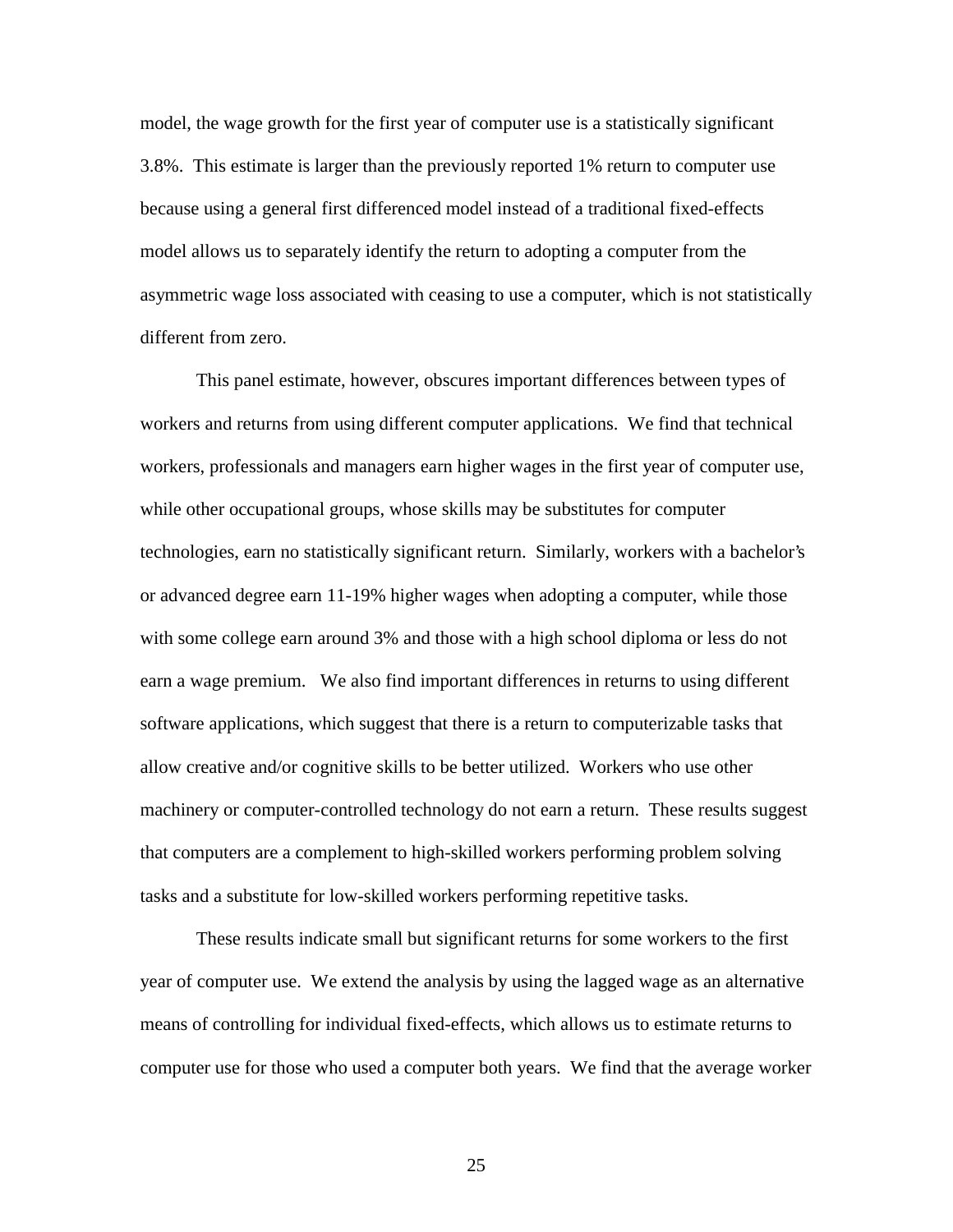who maintains his computer use between 1999 and 2000 earns an 8.3% wage premium, more than double the return for the average adopter. In addition, maintainers in most skill groups earn more than a 5% return to computer use in 2000. We conclude that this return is a return to computing skills.

 The result that continued users earn more than adopters may represent greater productivity. We also explored to what extent the differences between short-run and long-run returns within and between subgroups may reflect differences across employees in the costs of learning the new technology and the sharing of these costs between employers and employees. We find a negative wage effect associated with receiving training on a new computer, which suggests either that workers pay for training in terms of slower wage growth or that workers who receive training are different than workers who do not receive training. Controlling for computer training does increase wages for many of the low-skilled groups whose premia were small or zero in previous models. In addition, computer adopters with prior computer experience earn more in the first year than those lacking experience.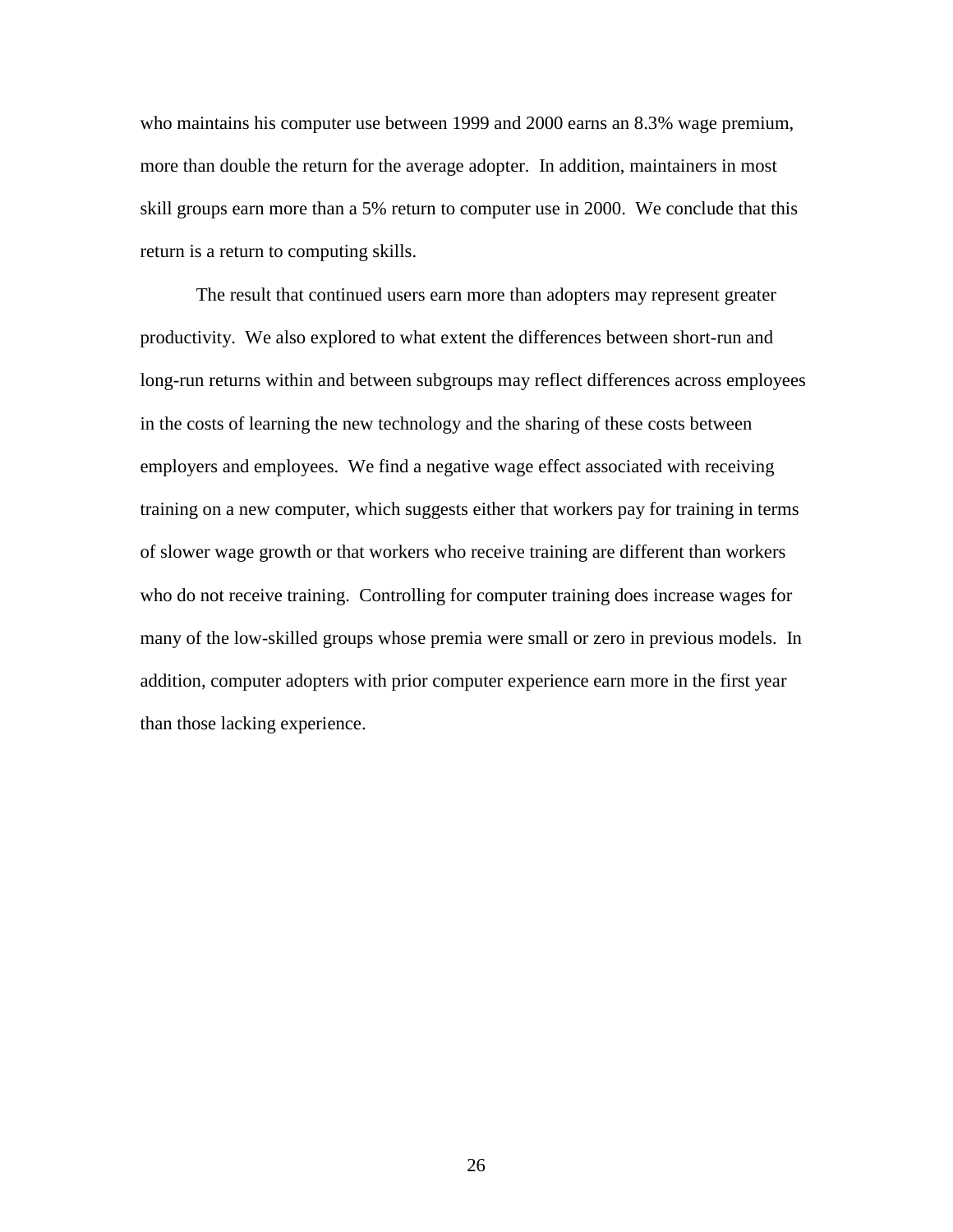## **References**

- Attewell, Paul. "The Deskilling Controversy." *Work and Occupations 14(3) (1987):323- 346.*
- Autor, David H.; Levy, Frank; and Murnane, Richard J. "Upstairs, Downstairs: Computer-Skill Complementarity and Computer-Labor Substitution on Two Floors of a Large Bank." *Industrial & Labor Relations Review 55(3) (2002):432- 47.*
- Bartel, Ann P., and Frank R. Lichtenberg. "The Comparative Advantage of Educated Workers in Implementing New Technology," *The Review of Economics and Statistics 69 (1) (1987): 1-11*.
- Bell, Brian D. "Skill-Biased Technical Change and Wages: Evidence from a Longitudinal Data Set." Economics Papers, #W25, Nuffield College, University of Oxford, July 1996.
- Borghans, Lex, and Bas ter Weel. "The Diffusion of Computers and the Distribution of Wages." Unpublished Paper, Maastricht University, October 2003.
- Braverman, Harry. *Labor and Monopoly Capital: The Degradation of Work in the Twentieth Century*. New York: Monthly Review Press (1974).
- Bresnahan, Timothy. "Computerisation and wage dispersion: an analytical reinterpretation." *The Economic Journal* 109 (1999): F390-415.
- Bresnahan, Timothy; Brynjolfsson, Erik; and Hitt, Lorin M. "Information Technology, Workplace Organization, and the Demand for Skilled Labor: Firm-Level Evidence." *Quarterly Journal of Economics* 117 (2002): 339-76.
- DiNardo, John E., and Jorn S. Pischke. "The Returns to Computer Use Revisited: Have Pencils Changed the Wage Structure Too?" *Quarterly Journal of Economics* 112 (1997): 291-304.
- Dolton, Peter, and Gerry Makepeace. "Computer Use and Earnings in Britain." *The Economic Journal* 114 (2004): C117-C130.
- Doms, Mark; Dunne, Tim; and Troske, Kenneth, R. "Workers, Wages, and Technology." *Quarterly Journal of Economics* 112 (1997): 253-90.
- Entorf, Horst; Gollac, Michel; and Kramarz, Francis. "New Technologies, Wages, and Worker Selection." *Journal of Labor Economics* (1999); 464-91.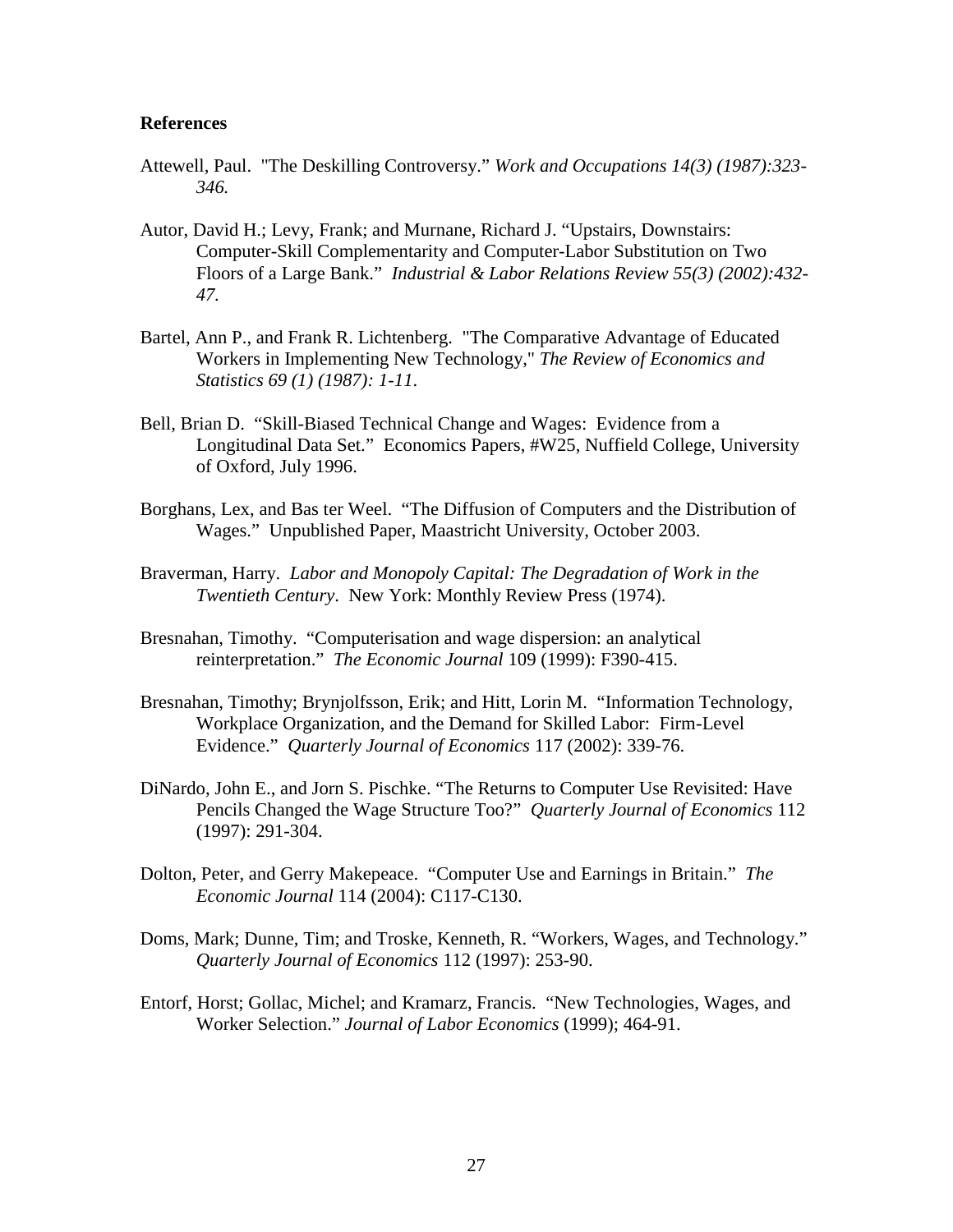- Entorf, Horst, and Francis Kramarz. "Does Unmeasured Ability Explain the Higher Wages of New Technology Workers?" *European Economic Review* 41 (1997): 1489-1510.
- Haisken-DeNew, John P., and Christoph M. Schmidt. "Money for Nothing and Your Chips for Free? The Anatomy of the PC Wage Differential." *IZA Discussion Paper* 86 (1999).
- Krueger, Alan B. "How Computers Have Changed the Wage Structure: Evidence from Microdata, 1984-1989." *Quarterly Journal of Economics* 108 (1993): 33-60.
- Mincer, Jacob. "Human Capital, Technology, and the Wage Structure: What Do Time Series Show?" in *Studies in Human Capital: Collected Essays of Jacob Mincer*, eds. Jacob Mincer and Mark Blaug. Aldershot, U.K.: Edward Elgar Publishing Inc. *(1993).*
- Statistics Canada, Business and Labour Market Analysis Division & Labour Statistics Division. *Guide to the Analysis of Workplace and Employee Survey 2000*, *Version 2.1,* Ottawa, Ontario (2002).
- Tashiro, Sanae. "The Diffusion of Computers and Wages in the U.S.: Occupation and Industry Analysis, 1984-2001." Unpublished paper, Claremont Graduate University, December 2003.
- Todd, Petra E., and Kenneth I. Wolpin. "On the Specification and Estimation of the Production Function for Cognitive Achievement." *The Economic Journal* 113 (2003): F3-F33.
- U.S Bureau of Labor Statistics/U.S. Census Bureau. *Current Population Survey Supplements*. September 2001.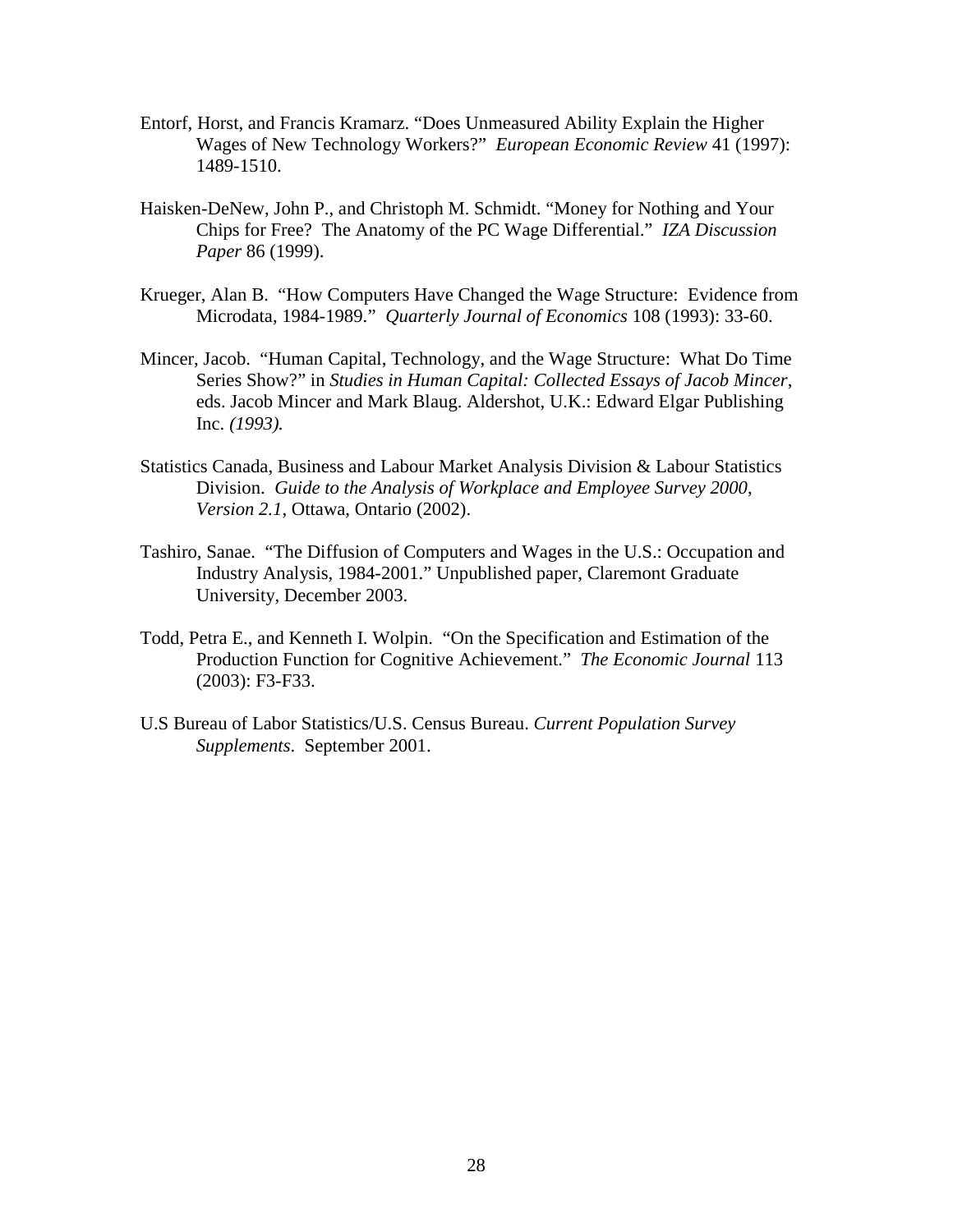| Table 1. Computer Usage Among Employees in the 1999 and 2000 |             |             |  |  |  |
|--------------------------------------------------------------|-------------|-------------|--|--|--|
| <b>Canadian Workplace and Employee Survey</b>                |             |             |  |  |  |
|                                                              | 1999 Sample | 2000 Sample |  |  |  |
| Total                                                        | .61         | .65         |  |  |  |
| Men                                                          | .58         | .61         |  |  |  |
| Women                                                        | .63         | .68         |  |  |  |
| European                                                     | .61         | .63         |  |  |  |
| Non-European                                                 | .58         | .65         |  |  |  |
| Ages 18-24                                                   | .44         | .46         |  |  |  |
| Ages 25-39                                                   | .66         | .68         |  |  |  |
| Ages 40-54                                                   | .63         | .67         |  |  |  |
| Ages $55+$                                                   | .47         | .56         |  |  |  |
| <b>Managers</b>                                              | .82         | .88         |  |  |  |
| Professionals                                                | .85         | .87         |  |  |  |
| Technical/trades                                             | .46         | .50         |  |  |  |
| Marketing/sales                                              | .41         | .47         |  |  |  |
| Clerical/administrative                                      | .85         | .88         |  |  |  |
| Production/no trade                                          | .18         | .21         |  |  |  |
| Advanced degree                                              | .89         | .91         |  |  |  |
| Bachelor's degree                                            | .81         | .84         |  |  |  |
| Some college/vocational degree                               | .62         | .61         |  |  |  |
| High school graduate                                         | .52         | .55         |  |  |  |
| Less than high school graduate                               | .28         | .34         |  |  |  |
| Union coverage                                               | .52         | .55         |  |  |  |
| No union coverage                                            | .64         | .69         |  |  |  |
| Full-time                                                    | .65         | .68         |  |  |  |
| Part-time                                                    | .45         | .50         |  |  |  |
| <b>Number of Observations</b>                                | 23,540      | 20,167      |  |  |  |
| Note: Proportions are weighted.                              |             |             |  |  |  |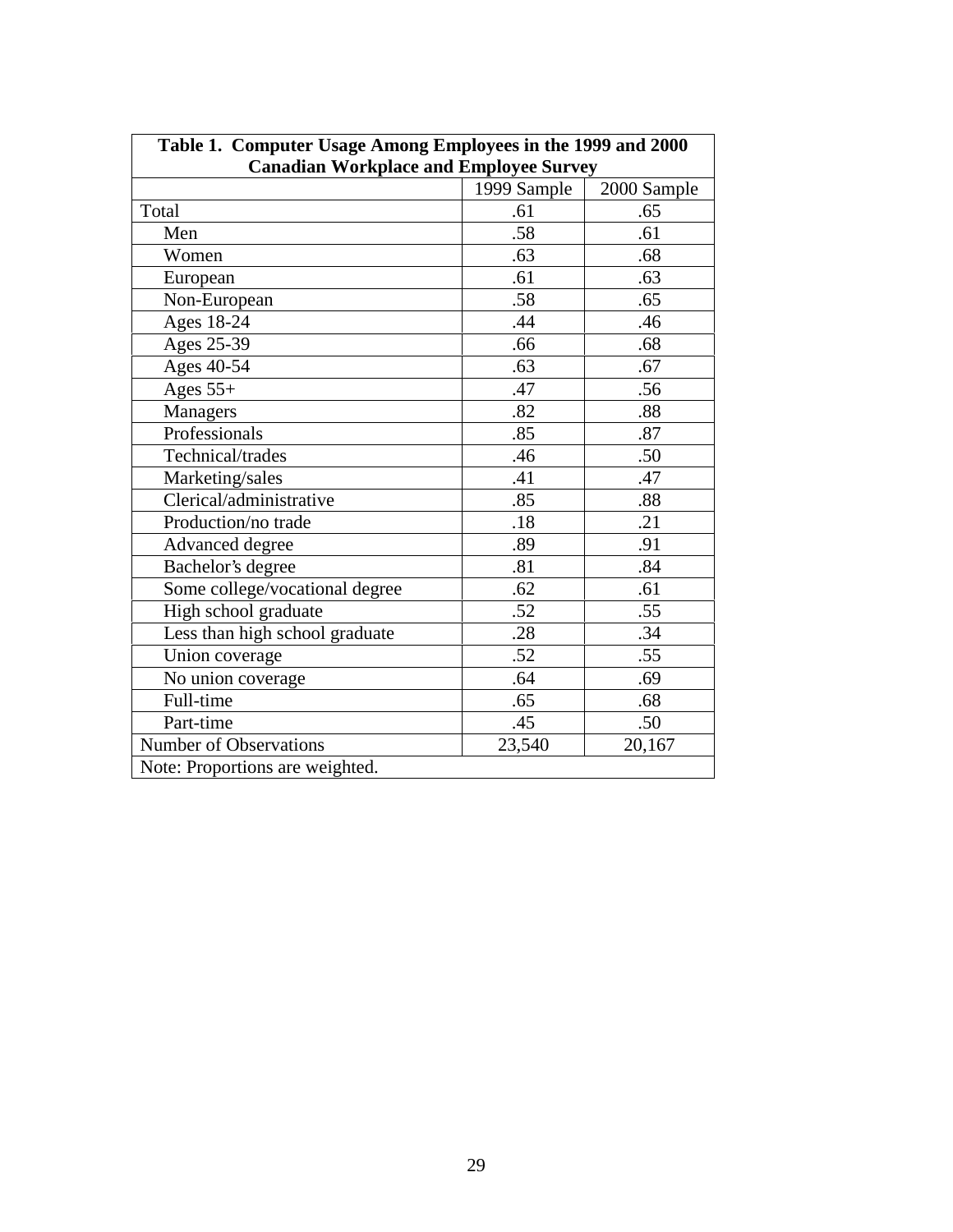| Table 2. Selected Technology-Related Characteristics of Workers                         |        |  |  |  |
|-----------------------------------------------------------------------------------------|--------|--|--|--|
| Computer experienced non-user                                                           | .11    |  |  |  |
| Conditional on using a computer                                                         |        |  |  |  |
| $\leq$ 4 years of computer experience                                                   | .14    |  |  |  |
| 5-8 years of computer experience                                                        | .20    |  |  |  |
| 9+ years of computer experience                                                         | .44    |  |  |  |
| Hours per week spent at computer                                                        | 19.18  |  |  |  |
|                                                                                         | (.24)  |  |  |  |
| Hours by occupation                                                                     |        |  |  |  |
| <b>Managers</b>                                                                         | 19.92  |  |  |  |
|                                                                                         | (.52)  |  |  |  |
| Professionals                                                                           | 18.99  |  |  |  |
|                                                                                         | (.47)  |  |  |  |
| Technical/trades                                                                        | 17.16  |  |  |  |
|                                                                                         | (.41)  |  |  |  |
| Marketing/sales                                                                         | 14.85  |  |  |  |
|                                                                                         | (1.19) |  |  |  |
| Clerical/administrative                                                                 | 24.05  |  |  |  |
|                                                                                         | (.43)  |  |  |  |
| Production/no trade                                                                     | 9.72   |  |  |  |
|                                                                                         | (2.54) |  |  |  |
| Number of applications                                                                  | 2.62   |  |  |  |
|                                                                                         | (.03)  |  |  |  |
| Computer users in employee's workplace                                                  | .46    |  |  |  |
| Computer-assisted technology                                                            | .12    |  |  |  |
| Other technology                                                                        | .27    |  |  |  |
| Number of observations                                                                  | 23,450 |  |  |  |
| Source: 1999 Canadian Workplace and Employee Survey.                                    |        |  |  |  |
| Notes: Means are calculated using employee weights. Standard errors are in parentheses. |        |  |  |  |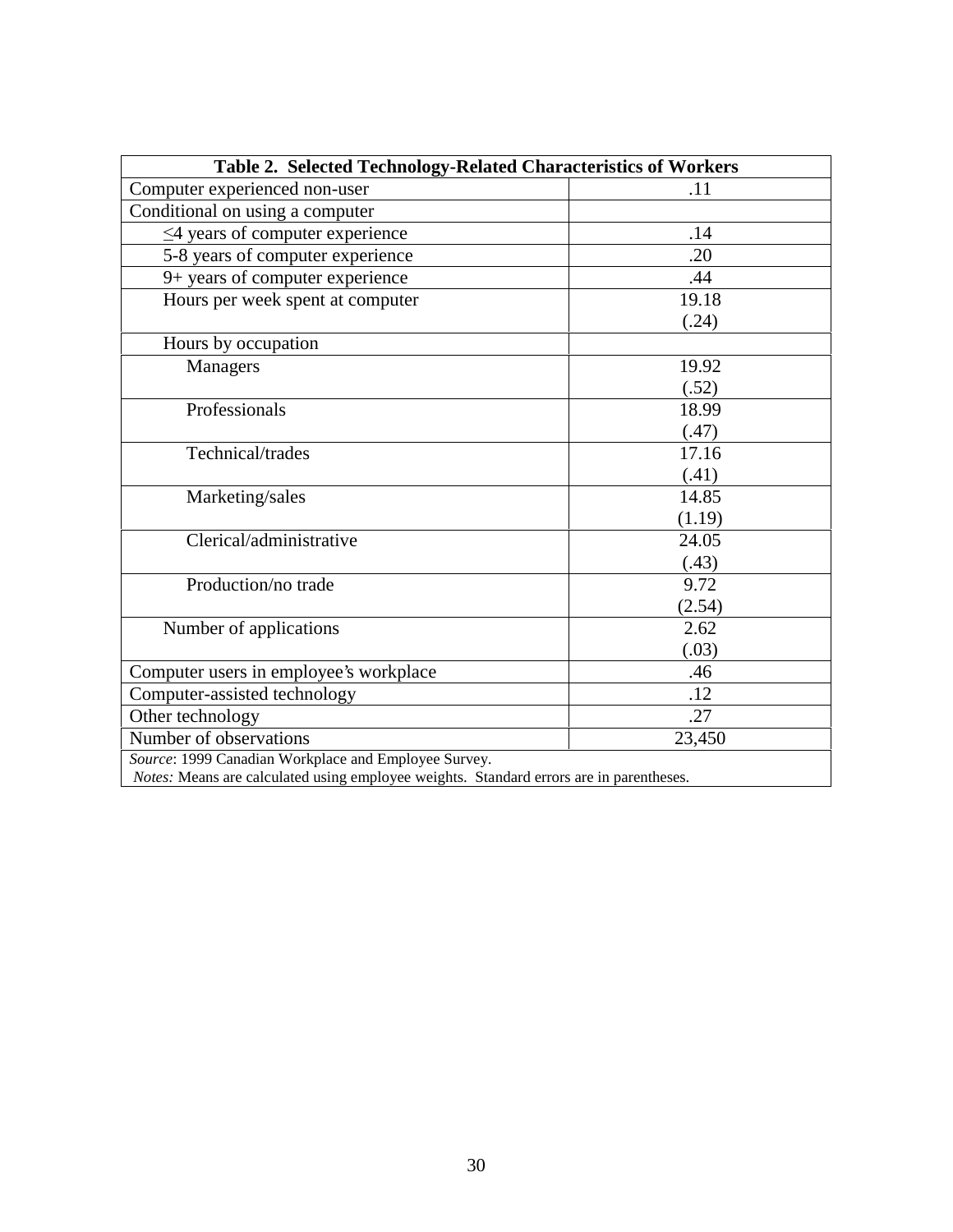| Table                                                                                                |       |                | 3. Primary Computer Application Used by Workers, by Occupation |           |              |             |            |
|------------------------------------------------------------------------------------------------------|-------|----------------|----------------------------------------------------------------|-----------|--------------|-------------|------------|
|                                                                                                      | All   | Manager        | Professional                                                   | Technical | <b>Sales</b> | Clerical    | Production |
| Word processing                                                                                      | .1427 | .2109          | .3054                                                          | .0785     | .0285        | .1903       | .0267      |
| Spreadsheets                                                                                         | .0584 | .1163          | .0772                                                          | .0460     | .0165        | .0562       | .0165      |
| Databases                                                                                            | .0587 | .0656          | .0589                                                          | 0470      | .0555        | .1078       | .0165      |
| Desktop publishing                                                                                   | 0049  | .0077          | .0093                                                          | .0032     | .0033        | .0048       |            |
| Mgmt. applications                                                                                   | 0130  | .0230          | .0059                                                          | .0109     | .0195        | 0180        | .0026      |
| Communications                                                                                       | 0445  | .1206          | .0826                                                          | 0247      | .0063        | .0160       | .0072      |
| Programming                                                                                          | .0062 | .0029          | .0229                                                          | .0035     | $\circ$      | <b>CFOO</b> | .0006      |
| Specialized office                                                                                   | .1454 | .1443          | .1189                                                          | .1301     | .1555        | .2620       | .0538      |
| Data analysis                                                                                        | .0044 | .0800          | .0063                                                          | .0027     | .0013        | .0061       | .0015      |
| Graphics                                                                                             | .0094 | .0150          | .0173                                                          | .0076     | .0011        | .0089       | .0003      |
| Computer-aided design                                                                                | .0062 | .0063          | .0086                                                          | .0093     | .0028        | .0002       |            |
| $\overline{a}$<br>Computer-aided engineeri                                                           | 0023  | .0027          | .0061                                                          | .0023     |              |             |            |
| Expert systems                                                                                       | 0146  | $\overline{0}$ | .0144                                                          | .0106     | .0373        | .0218       | .0038      |
| Other                                                                                                | .0970 | .0840          | .1133                                                          | 0869      | .0845        | 1511        | 0539       |
| Source: 1999 Canadian Workplace and Employee Survey ( $N = 23,540$ ).                                |       |                |                                                                |           |              |             |            |
| Notes: Means are calculated using employee weights. Communications includes e-mail and web browsers. |       |                |                                                                |           |              |             |            |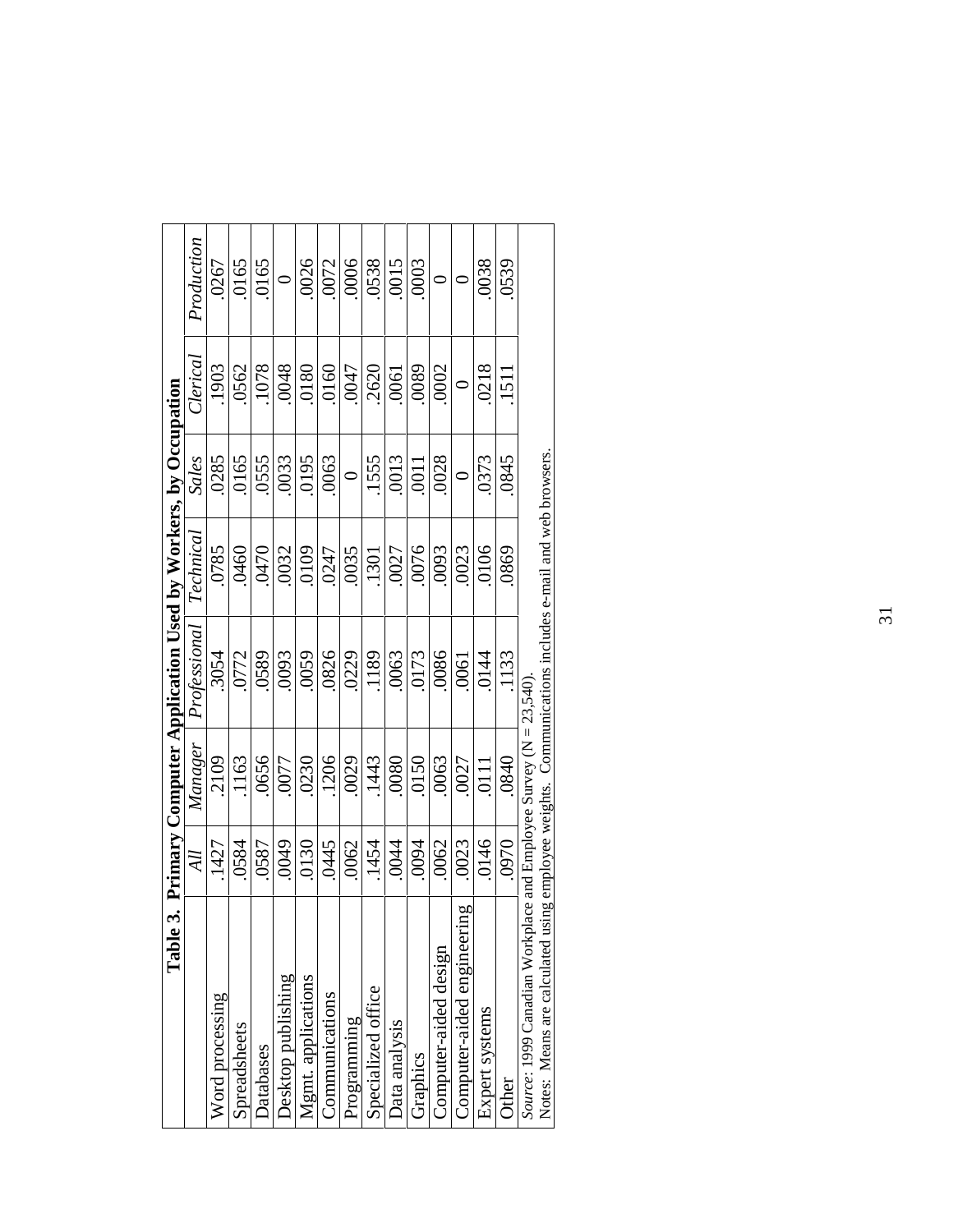| Table 4. The Effect of Using A Computer on Wages                                                                                    |                 |                   |                          |  |  |
|-------------------------------------------------------------------------------------------------------------------------------------|-----------------|-------------------|--------------------------|--|--|
|                                                                                                                                     |                 |                   |                          |  |  |
|                                                                                                                                     | Pooled OLS      | <i>Individual</i> | First-differenced        |  |  |
|                                                                                                                                     | Model           | FE Model          | Model                    |  |  |
|                                                                                                                                     | (I)             | (II)              | (III)                    |  |  |
| Dependent Variable                                                                                                                  | ln(hourly wage) | ln(hourly wage)   | $\Delta$ ln(hourly wage) |  |  |
| Computer use $(1 = yes)$                                                                                                            | $.1565***$      | $.0160**$         |                          |  |  |
|                                                                                                                                     | (.0062)         | (.0071)           |                          |  |  |
| Computer user in both                                                                                                               |                 |                   | .0375***                 |  |  |
| years (Maintainers)                                                                                                                 |                 |                   | (.0054)                  |  |  |
| Computer user in 1999                                                                                                               |                 |                   | .0029                    |  |  |
| only (Ceasers)                                                                                                                      |                 |                   | (.0123)                  |  |  |
| Computer user in 2000                                                                                                               |                 |                   | $.0377***$               |  |  |
| only (Adopters)                                                                                                                     |                 |                   | (.0097)                  |  |  |
| $R^2$                                                                                                                               | .4285           | .0879             |                          |  |  |
| Adjusted $R^2$                                                                                                                      |                 |                   | .0243                    |  |  |
| Number of                                                                                                                           | 42,904          | 42,904            | 19,364                   |  |  |
| observations                                                                                                                        |                 |                   |                          |  |  |
| <i>Notes:</i> Standard errors are in parentheses. $* = p \times 0.10$ ; $** = p \times 0.05$ ; $** = p \times 0.01$ . The OLS model |                 |                   |                          |  |  |
| includes a constant, years of education, potential experience (and its square), has parents or                                      |                 |                   |                          |  |  |
| grandparents who descended from non-European countries, speaks different language at work                                           |                 |                   |                          |  |  |
| than at home, part-time status, marital status, gender, gender interacted with marital status, is                                   |                 |                   |                          |  |  |
| covered by a union, regional indicators, five occupational indicators, worker's tenure with the                                     |                 |                   |                          |  |  |
| establishment, a year indicator, the natural log of establishment size, and the percentage of                                       |                 |                   |                          |  |  |
| computer users in the firm. Specifications II and III include the before-mentioned variables                                        |                 |                   |                          |  |  |
| except for those that are constant over time and recent promotion in 2000.                                                          |                 |                   |                          |  |  |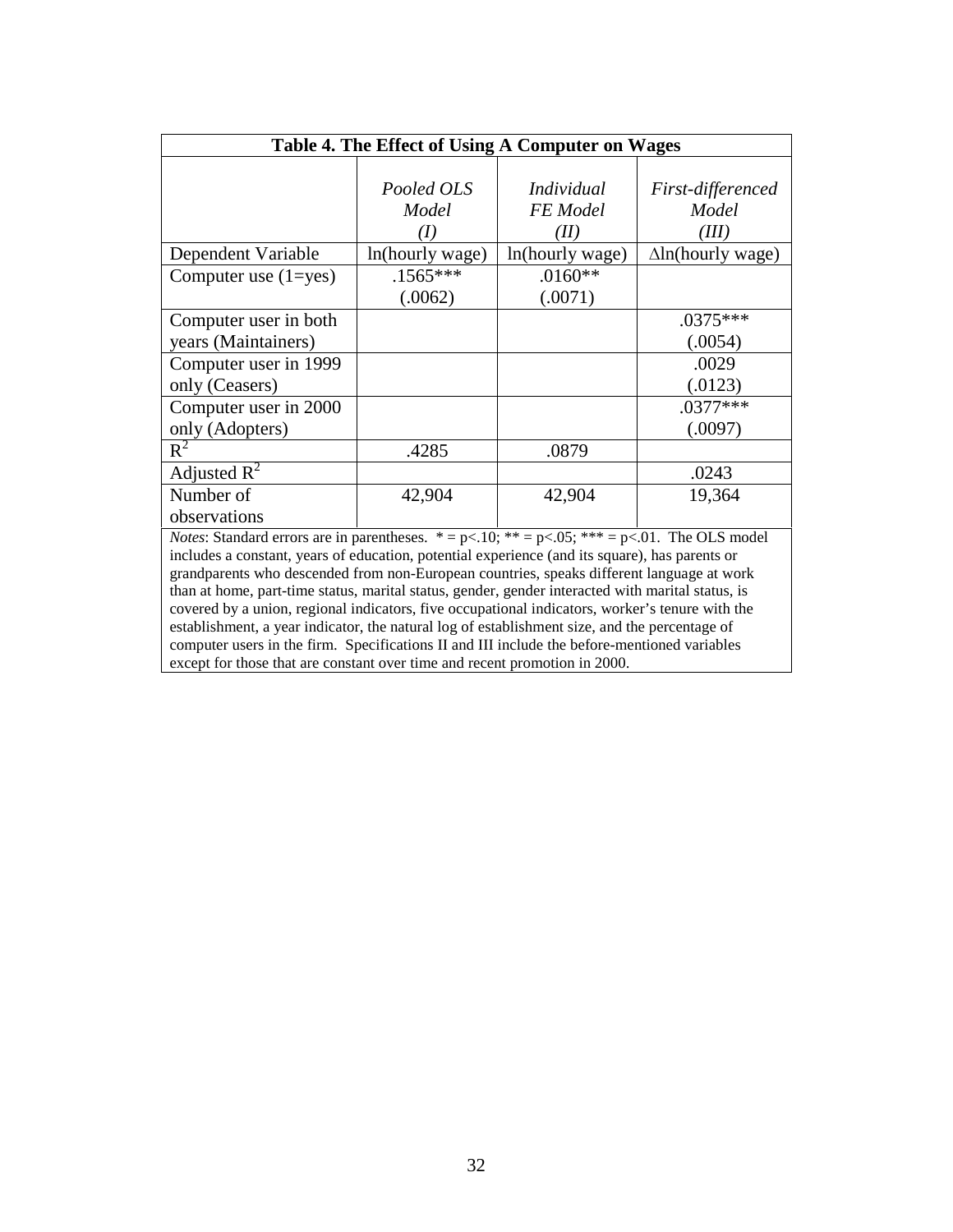| Table 5. First-Differenced Estimates of the Effect of                                                                                                                                                                                                                          |            |  |  |  |
|--------------------------------------------------------------------------------------------------------------------------------------------------------------------------------------------------------------------------------------------------------------------------------|------------|--|--|--|
| <b>Adopting a Computer on Wages, by Occupational and</b>                                                                                                                                                                                                                       |            |  |  |  |
| <b>Educational Groups</b>                                                                                                                                                                                                                                                      |            |  |  |  |
| Occupation                                                                                                                                                                                                                                                                     |            |  |  |  |
| Managers                                                                                                                                                                                                                                                                       | .0704*     |  |  |  |
| $(N = 2,477)$                                                                                                                                                                                                                                                                  | (.0391)    |  |  |  |
| Professionals<br>.0437                                                                                                                                                                                                                                                         |            |  |  |  |
| $(N = 2,660)$                                                                                                                                                                                                                                                                  | (.0354)    |  |  |  |
| .0389***<br>Technical/trade                                                                                                                                                                                                                                                    |            |  |  |  |
| $(N = 8,143)$                                                                                                                                                                                                                                                                  | (.0128)    |  |  |  |
| Marketing/sales                                                                                                                                                                                                                                                                | $-.0026$   |  |  |  |
| $(N = 603)$                                                                                                                                                                                                                                                                    | (.0590)    |  |  |  |
| Clerical/administrative                                                                                                                                                                                                                                                        | .0118      |  |  |  |
| $(N = 2,899)$                                                                                                                                                                                                                                                                  | (.0309)    |  |  |  |
| Production/no trade                                                                                                                                                                                                                                                            | .0214      |  |  |  |
| $(N = 1,108)$                                                                                                                                                                                                                                                                  | (.0367)    |  |  |  |
| Education                                                                                                                                                                                                                                                                      |            |  |  |  |
| Advanced degree                                                                                                                                                                                                                                                                | $.1760**$  |  |  |  |
| $(N = 1,056)$                                                                                                                                                                                                                                                                  | (.0745)    |  |  |  |
| Bachelor's degree                                                                                                                                                                                                                                                              | $.1031***$ |  |  |  |
| $(N = 2,543)$                                                                                                                                                                                                                                                                  | (.0389)    |  |  |  |
| Some college/vocational degree                                                                                                                                                                                                                                                 | $.0289**$  |  |  |  |
| $(N = 10,367)$                                                                                                                                                                                                                                                                 | (.0130)    |  |  |  |
| High school graduate                                                                                                                                                                                                                                                           | .0310      |  |  |  |
| $(N = 3,280)$                                                                                                                                                                                                                                                                  | (.0206)    |  |  |  |
| Less than high school graduate                                                                                                                                                                                                                                                 | .0146      |  |  |  |
|                                                                                                                                                                                                                                                                                |            |  |  |  |
| F-statistic for pooling by occupation                                                                                                                                                                                                                                          | 10.10      |  |  |  |
|                                                                                                                                                                                                                                                                                | 8.02       |  |  |  |
|                                                                                                                                                                                                                                                                                |            |  |  |  |
| survey in both years, remained with the same employer for both years, and                                                                                                                                                                                                      |            |  |  |  |
|                                                                                                                                                                                                                                                                                |            |  |  |  |
| $(N = 2,118)$<br>(.0267)<br>F-statistic for pooling by education<br>Notes: The sample is restricted to those employees who responded to the<br>remained in the same occupation both years. Standard errors are in<br>parentheses. $* = p<.10$ ; $** = p<.05$ ; $*** = p<.01$ . |            |  |  |  |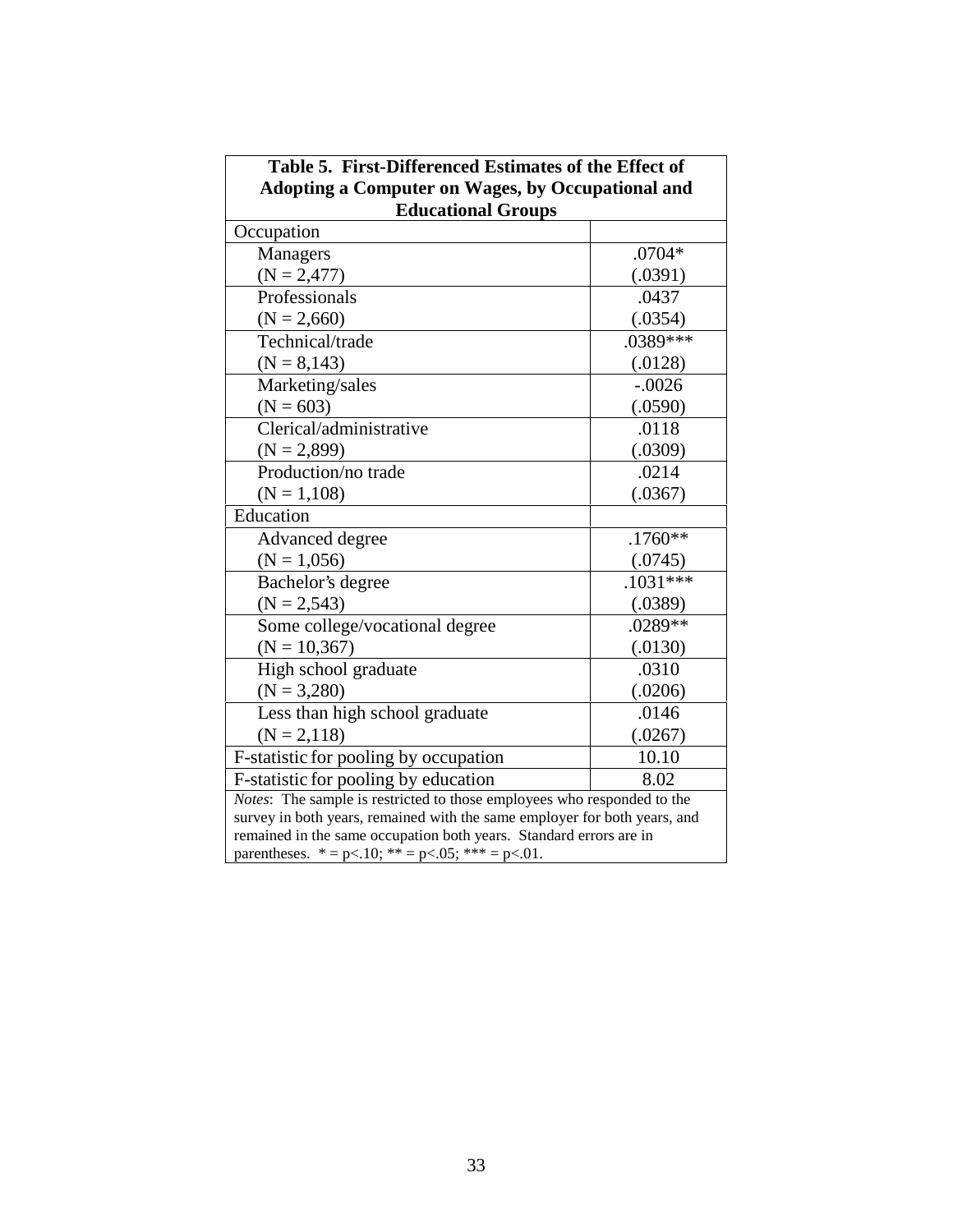| Table 6. The Effect of Adopting a Specific Technology Use on Wages                     |                                |  |
|----------------------------------------------------------------------------------------|--------------------------------|--|
|                                                                                        | <b>First-Differenced Model</b> |  |
| Computer-aided technologies                                                            | $-.0072$                       |  |
|                                                                                        | (.0076)                        |  |
| Other technologies                                                                     | $-.0034$                       |  |
|                                                                                        | (.0062)                        |  |
| Main application used                                                                  |                                |  |
| (conditional on adopting a computer)                                                   |                                |  |
| Word processing                                                                        | $.0729***$                     |  |
|                                                                                        | (.0224)                        |  |
| Spreadsheets                                                                           | .0189                          |  |
|                                                                                        | (.0278)                        |  |
| Databases                                                                              | $.0511**$                      |  |
|                                                                                        | (.0258)                        |  |
| Desktop publishing                                                                     | .1996*                         |  |
|                                                                                        | (.1107)                        |  |
| Management applications                                                                | .0246                          |  |
|                                                                                        | (.0504)                        |  |
| Communications                                                                         | $.0694**$                      |  |
|                                                                                        | (.0281)                        |  |
| Programming                                                                            | .0890                          |  |
|                                                                                        | (.0845)                        |  |
| Specialized office                                                                     | $.0343*$                       |  |
|                                                                                        | (.0190)                        |  |
| Data analysis                                                                          | .1091                          |  |
|                                                                                        | (.1035)                        |  |
| Graphics                                                                               | $-0.0152$                      |  |
|                                                                                        | (.0691)                        |  |
| Computer-assisted                                                                      | .0289                          |  |
| design                                                                                 | (.0812)                        |  |
| Computer-assisted                                                                      | .0171                          |  |
| engineering                                                                            | (.1195)                        |  |
| Expert systems                                                                         | .0866                          |  |
|                                                                                        | (.0575)                        |  |
| Other                                                                                  | $-.0173$                       |  |
|                                                                                        | (.0217)                        |  |
| <b>Number of Observations</b>                                                          | 19,364                         |  |
| Notes: The sample is restricted to those employees who responded to the survey         |                                |  |
| in both years and also remained with the same employer for both years.                 |                                |  |
| Standard errors are in parentheses. $* = p < .10$ ; $** = p < .05$ ; $*** = p < .01$ . |                                |  |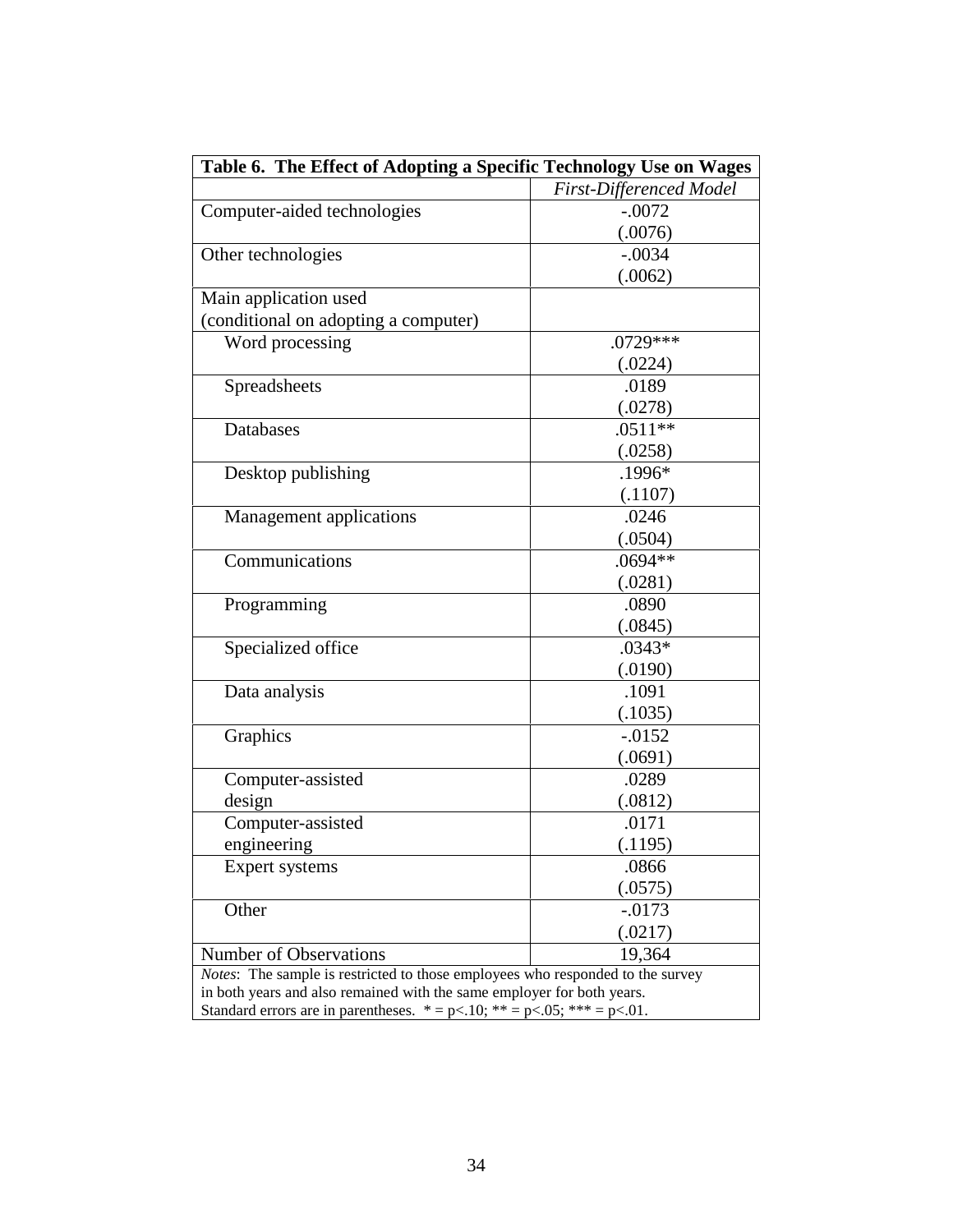| Table 7. The Long-Run Effect of Using a Computer on Wages - Value-Added Approach                                                                                                                                                            |                    |                 |  |  |
|---------------------------------------------------------------------------------------------------------------------------------------------------------------------------------------------------------------------------------------------|--------------------|-----------------|--|--|
|                                                                                                                                                                                                                                             | <b>OLS</b>         |                 |  |  |
|                                                                                                                                                                                                                                             | <i>Maintainers</i> | <b>Adopters</b> |  |  |
| All workers                                                                                                                                                                                                                                 | $.0796***$         | $.0410***$      |  |  |
| $(N = 19, 364)$                                                                                                                                                                                                                             | (.0005)            | (.0089)         |  |  |
| Occupation                                                                                                                                                                                                                                  |                    |                 |  |  |
| Managers                                                                                                                                                                                                                                    | $.0664***$         | $.0836**$       |  |  |
| $(N = 2,477)$                                                                                                                                                                                                                               | (.0221)            | (.0358)         |  |  |
| Professionals                                                                                                                                                                                                                               | .0243              | .0523           |  |  |
| $(N = 2,660)$                                                                                                                                                                                                                               | (.0185)            | (.0324)         |  |  |
| Technical/trade                                                                                                                                                                                                                             | $.0862***$         | $.0445***$      |  |  |
| $(N = 8,143)$                                                                                                                                                                                                                               | (.0069)            | (.0119)         |  |  |
| Marketing/sales                                                                                                                                                                                                                             | $.1043***$         | .0823           |  |  |
| $(N = 603)$                                                                                                                                                                                                                                 | (.0341)            | (.0538)         |  |  |
| Clerical/administrative                                                                                                                                                                                                                     | $.0771***$         | .0333           |  |  |
| $(N = 2,899)$                                                                                                                                                                                                                               | (.0150)            | (.0279)         |  |  |
| Production/no trade                                                                                                                                                                                                                         | $.0563**$          | .0580*          |  |  |
| $(N = 1,108)$                                                                                                                                                                                                                               | (.0245)            | (.0315)         |  |  |
| Education                                                                                                                                                                                                                                   |                    |                 |  |  |
| Advanced degree                                                                                                                                                                                                                             | .0601              | $.1465**$       |  |  |
| $(N = 1,056)$                                                                                                                                                                                                                               | (.0389)            | (.0682)         |  |  |
| Bachelor's degree                                                                                                                                                                                                                           | $.0829***$         | $.1018***$      |  |  |
| $(N = 2,543)$                                                                                                                                                                                                                               | (.0210)            | (.0353)         |  |  |
| Some college/vocational degree                                                                                                                                                                                                              | $.0831***$         | $.0360***$      |  |  |
| $(N = 10, 367)$                                                                                                                                                                                                                             | (.0067)            | (.0117)         |  |  |
| High school graduate                                                                                                                                                                                                                        | $.1008***$         | $.0559***$      |  |  |
| $(N = 3,280)$                                                                                                                                                                                                                               | (.0115)            | (.0189)         |  |  |
| Less than high school graduate                                                                                                                                                                                                              | .0588***           | .0175           |  |  |
| $(N = 2,118)$                                                                                                                                                                                                                               | (.0173)            | (.0241)         |  |  |
| F-statistic for pooling by occupation                                                                                                                                                                                                       | 17.24              |                 |  |  |
| F-statistic for pooling by education                                                                                                                                                                                                        |                    | 10.52           |  |  |
| <i>Notes:</i> Standard errors are in parentheses. *= $p<.10$ ; ** = $p<.05$ ; *** = $p<.01$ . The OLS model (using the 2000)                                                                                                                |                    |                 |  |  |
| sample) includes lagged wage, a constant, years of education, potential experience (and its square), has parents or                                                                                                                         |                    |                 |  |  |
| grandparents who descended from non-European countries, speaks different language at work than at home, part-                                                                                                                               |                    |                 |  |  |
| time status, marital status, gender, gender interacted with marital status, is covered by a union, regional indicators,<br>five occupational indicators, worker's tenure with the establishment, the natural log of establishment size, the |                    |                 |  |  |
| percentage of computer users in the establishment, and recent promotion. The other specifications exclude from                                                                                                                              |                    |                 |  |  |

this list the occupational indicators.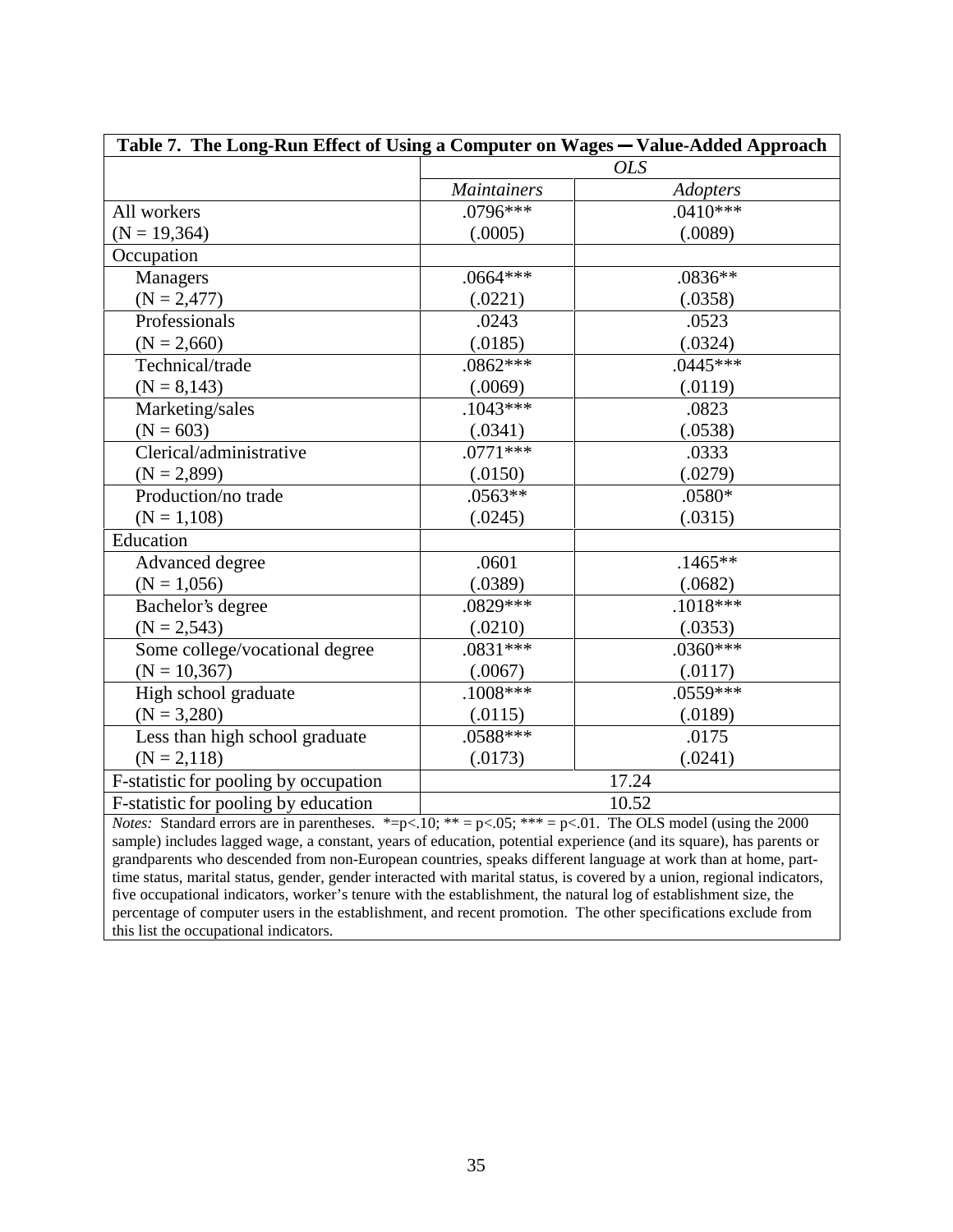| Table 8. First-differenced Estimates of the Effect of Training and Previous Computer                              |            |               |           |                   |  |
|-------------------------------------------------------------------------------------------------------------------|------------|---------------|-----------|-------------------|--|
| <b>Experience on the Computer Adoption Wage Premium</b>                                                           |            |               |           |                   |  |
|                                                                                                                   |            | Model I       |           | Model II          |  |
| Independent variable                                                                                              | Adopt      | Adopt in 2000 | Adopt     | Adopt in 2000     |  |
|                                                                                                                   | in 2000    | *Training     | in 2000   | *Prior Experience |  |
| All workers                                                                                                       | $.0395***$ | $-.0101$      | $.0289**$ | .0210             |  |
| $(N = 19, 364)$                                                                                                   | (.0105)    | (.0234)       | (.0123)   | (.0179)           |  |
| Occupation                                                                                                        |            |               |           |                   |  |
| Managers                                                                                                          | .0630      | .0544         | .0451     | .0590             |  |
| $(N = 2,477)$                                                                                                     | (.0411)    | (.0933)       | (.0479)   | (.0648)           |  |
| Professionals                                                                                                     | .0626      | $-.0663$      | .0189     | .0673             |  |
| $(N = 2,660)$                                                                                                     | (.0399)    | (.0655)       | (.0420)   | (.0612)           |  |
| Technical/trade                                                                                                   | $.0340**$  | .0322         | .0379     | .0026             |  |
| $(N = 8,143)$                                                                                                     | (.0138)    | (.0331)       | (.0159)   | (.0247)           |  |
| Marketing/sales                                                                                                   | .0459      | $-.2908**$    | $-.0205$  | .0332             |  |
| $(N = 603)$                                                                                                       | (.0634)    | (.1415)       | (.0826)   | (.1067)           |  |
| Clerical/administrative                                                                                           | .0305      | $-.0877$      | .0048     | .0149             |  |
| $(N = 2,899)$                                                                                                     | (.0339)    | (.0652)       | (.0399)   | (.0534)           |  |
| Production/no trade                                                                                               | .0178      | .0541         | .0048     | .0433             |  |
| $(N = 1,108)$                                                                                                     | (.0379)    | (.1412)       | (.0459)   | (.0720)           |  |
| Education                                                                                                         |            |               |           |                   |  |
| Advanced degree                                                                                                   | $.1901***$ | $-.0796$      | .1274     | .1236             |  |
| $(N = 1,056)$                                                                                                     | (.0798)    | (.1620)       | (.0899)   | (.1280)           |  |
| Bachelor's degree                                                                                                 | $.1210***$ | $-.1018$      | .0834     | .0339             |  |
| $(N = 2,543)$                                                                                                     | (.0416)    | (.0837)       | (.0540)   | (.0646)           |  |
| Some college/vocational degree                                                                                    | $.0314**$  | $-0.0136$     | $.0319**$ | $-.0065$          |  |
| $(N = 10, 367)$                                                                                                   | (.0141)    | (.0303)       | (.0167)   | (.0235)           |  |
| High school graduate                                                                                              | .0245      | .0329         | .0094     | .0534             |  |
| $(N = 3,280)$                                                                                                     | (.0224)    | (.0478)       | (.0255)   | (.0382)           |  |
| Less than high school graduate                                                                                    | .0129      | .0156         | .0152     | $-.0023$          |  |
| $(N = 2,118)$                                                                                                     | (.0281)    | (.0801)       | (.0305)   | (.0578)           |  |
| Notes: The sample is restricted to those employees who responded to the survey in both years, remained with the   |            |               |           |                   |  |
| same employer for both years, and remained in the same occupation both years. Standard errors are in parentheses. |            |               |           |                   |  |
| * = p < $\leq 10$ ; * * = p < $\leq 05$ ; * * * = p < $\leq 01$ .                                                 |            |               |           |                   |  |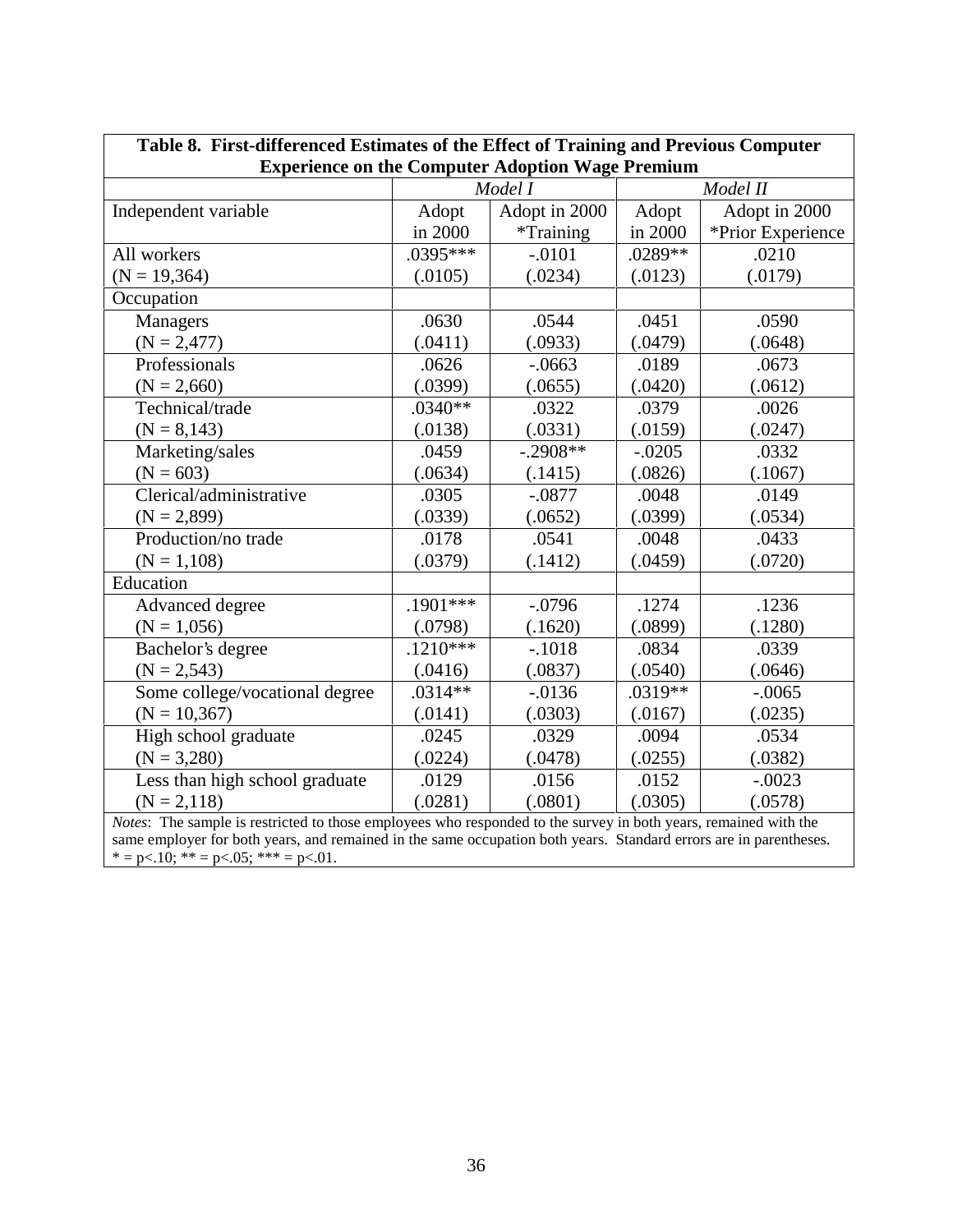| Table A1. 1999 Sample Means and Proportions for Employees, by Computer Use                                         |           |           |          |              |           |
|--------------------------------------------------------------------------------------------------------------------|-----------|-----------|----------|--------------|-----------|
| <b>Transition</b>                                                                                                  |           |           |          |              |           |
|                                                                                                                    | All       | Continued | Adopted  | Ceased       | Continued |
|                                                                                                                    | Employees | Use       | Computer | Computer Use | Non-Use   |
| Ln(wage)                                                                                                           | 2.80      | 2.94      | 2.63     | 2.66         | 2.60      |
|                                                                                                                    | (.01)     | (.01)     | (.04)    | (.04)        | (.01)     |
| 2000 Ln(wage)                                                                                                      | 2.80      | 2.99      | 2.64     | 2.68         | 2.59      |
|                                                                                                                    | (.01)     | (.01)     | (.04)    | (.04)        | (.01)     |
| Potential Experience                                                                                               | 19.87     | 19.34     | 18.37    | 19.01        | 21.27     |
|                                                                                                                    | (.19)     | (.22)     | (.83)    | (1.08)       | (.39)     |
| Tenure                                                                                                             | 8.79      | 9.16      | 7.97     | 8.62         | 8.29      |
|                                                                                                                    | (.13)     | (.17)     | (.47)    | (.81)        | (.22)     |
| Non-European                                                                                                       | .13       | .13       | .13      | .13          | .14       |
| Spoke different language                                                                                           | .08       | .07       | .08      | .06          | .10       |
| at work than home                                                                                                  |           |           |          |              |           |
| Part-time status                                                                                                   | .20       | .15       | .31      | .21          | .29       |
| Married                                                                                                            | .58       | .62       | .48      | .54          | .55       |
| Female                                                                                                             | .53       | .56       | .51      | .45          | .48       |
| Union coverage                                                                                                     | .29       | .24       | .35      | .32          | .37       |
| <b>Managers</b>                                                                                                    | .15       | .20       | .13      | .13          | .05       |
| Professionals                                                                                                      | .17       | .24       | .12      | .12          | .06       |
| Technical/trade                                                                                                    | .39       | .29       | .41      | .44          | .57       |
| Marketing/sales                                                                                                    | .08       | .05       | .13      | .11          | .11       |
| Clerical/administrative                                                                                            | .14       | .20       | .11      | .10          | .05       |
| Production/no trade                                                                                                | .07       | .02       | .10      | .10          | .17       |
| Less than high school                                                                                              | .10       | .04       | .14      | .14          | .20       |
| graduate                                                                                                           |           |           |          |              |           |
| High school graduate                                                                                               | .17       | .14       | .20      | .24          | .21       |
| Some college/vocational                                                                                            | .52       | .53       | .54      | .45          | .52       |
| degree                                                                                                             |           |           |          |              |           |
| Bachelor's degree                                                                                                  | .14       | .19       | .09      | .12          | .06       |
| Advanced degree                                                                                                    | .07       | .10       | .03      | .04          | .01       |
| Ln(establishment size)                                                                                             | 4.37      | 4.61      | 4.03     | 4.30         | 3.92      |
|                                                                                                                    | (.03)     | (.05)     | (.10)    | (.17)        | (.06)     |
| Percentage of Computer                                                                                             | .47       | .61       | .30      | .49          | .23       |
| Users                                                                                                              | (.01)     | (.01)     | (.12)    | (.05)        | (.01)     |
| Promoted by 2000                                                                                                   | .19       | .21       | .24      | .17          | .13       |
| Number of observations                                                                                             | 19,364    | 11,895    | 1,094    | 635          | 5,740     |
| Note: The sample is restricted to those employees who responded to the survey in both years and also remained with |           |           |          |              |           |

the same employer for both years. Means are calculated using employee weights. Weighted standard errors are in parentheses.